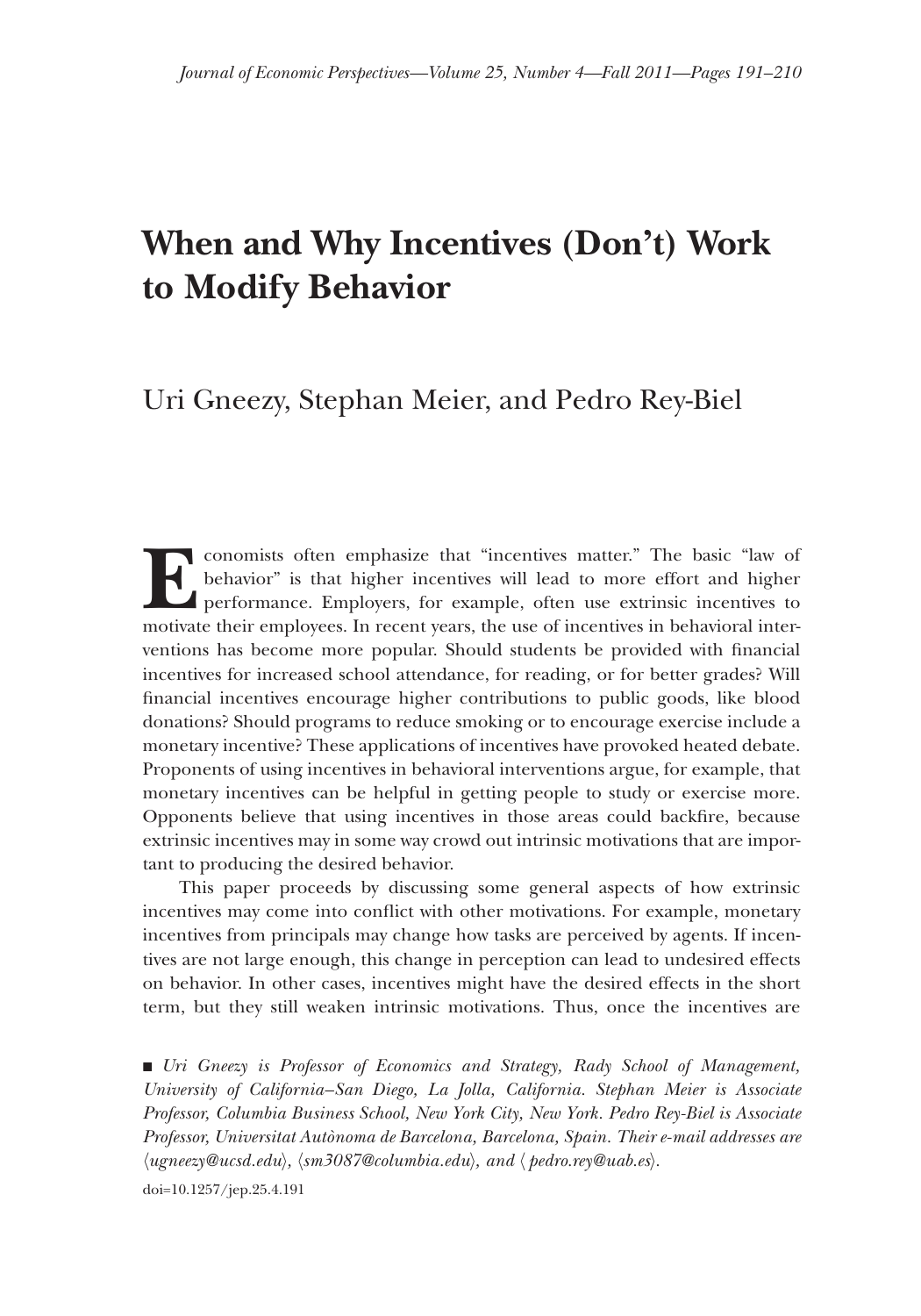removed, people may pursue the desired outcome less eagerly. To put it in concrete terms, an incentive for a child to read more might achieve that goal in the short term, but then be counterproductive as an incentive for students to enjoy reading and seek it out over their lifetimes. The following sections of the paper then discuss the research literature on three important examples in which monetary incentives have been used in a nonemployment context to foster the desired behavior: education; increasing contributions to public goods; and helping people change their lifestyles. The conclusion sums up some lessons on when extrinsic incentives are more or less likely to alter such behaviors in the desired directions.

## **The Potential Crowding-Out Effect versus Extrinsic Incentives**

Monetary incentives have two kinds of effects: the standard direct price effect, which makes the incentivized behavior more attractive, and an indirect psychological effect. In some cases, the psychological effect works in an opposite direction to the ffect. In some cases, the psychological effect works in an opposite direction to the price effect and can crowd out the incentivized behavior. Several papers in recent rice effect and can crowd out the incentivized behavior. Several papers in recent years have shown that such crowding-out effects can be handled with fairly standard economic modeling of principal–agent problems that use nonstandard assumptions.

In the model of Benabou and Tirole (2006), for example, individuals have a utility function with three main components: they value extrinsic rewards, enjoy doing an activity, and care about their image vis-à-vis themselves or others. The image component depends on the value they or someone else attributes to their intrinsic and extrinsic motivation as a function of their effort level and incentives. This image motivation depends on how much individuals care for their reputation and may be affected by how public such an image is. Individual preferences for the enjoyment of tasks and for the image component of their utility may differ between people and are assumed to be private information.

This type of model illustrates some principal channels through which incentives can affect agents' decisions about effort. One channel is information. In a private-good context without image concerns and in which the principal is better informed than the agent, the principal chooses a reward level based on several factors, including how the principal views the difficulty or attractiveness of the task to be performed and how the principal views the intrinsic motivation or ability of the agent. For example, offering incentives for improved academic performance in schools may signal that achieving a specific goal is difficult, that the task is not attractive, or that the agent is not well-suited for it (and thus needs the additional incentive of a reward). Alternatively, offering incentives could signal that the principal does f a reward). Alternatively, offering incentives could signal that the principal does not trust the agent's intrinsic motivation. This signal will be "bad news" for the agent and can lower the intrinsic motivation of the agent to undertake the task.

A second channel for crowding out appears when extrinsic incentives reduce other motives for undertaking the task, for example, if a higher personal benefit associated with a certain level of prosocial behavior affects the reputational value attributed to a person's intrinsic and extrinsic motivation. That is, decreasing the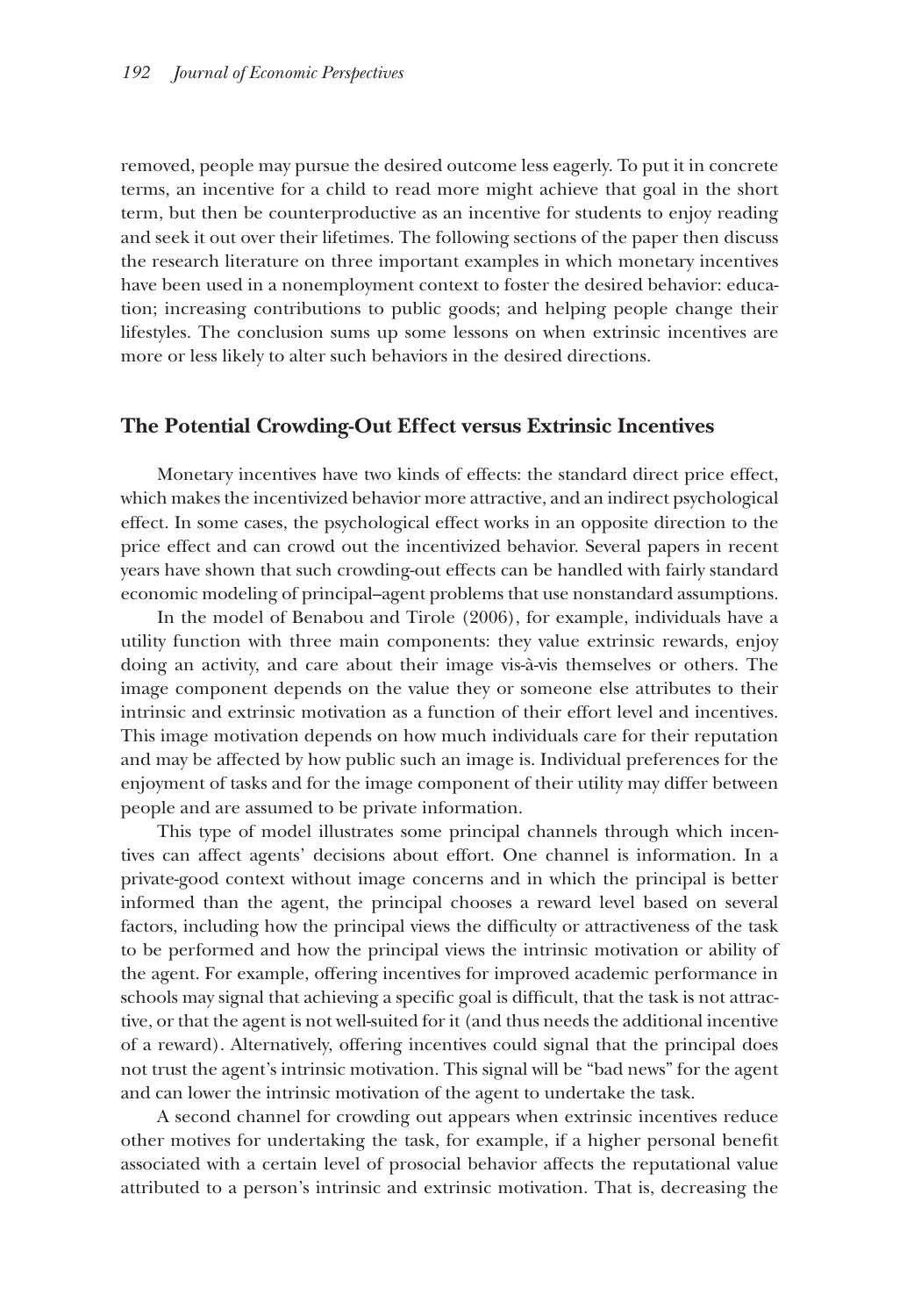signal about a person's prosocial preferences and increasing the signal about a person's greediness may result in lower image motivation. In such cases, offering higher material rewards may backfire if the effect on image motivation is stronger than the standard price effect. This effect may depend on the extent to which these signals are public.

These channels illustrate possible behavioral effects of incentives and create implications for the design of incentives.

#### **Crowding Out in the Short Run when Incentives Are in Place rowding Out in the Short Run when Incentives Are in**

The psychology literature contains many examples of incentives that reduce effort or motivation to undertake a task during the short run when such incentives are in place. Early attempts to understand what motivates people tended to focus on two areas: 1) basic biological needs of survival and procreation, and 2) extrinsic n two areas: 1) basic biological needs of survival and procreation, and 2) extrinsic rewards or punishment. However, in the early 1970s, psychologists began exploring the nature of intrinsic and extrinsic motivation, particularly the assumption that intrinsic motivation always pushes behavior in the same direction as extrinsic motivation (see the survey of this literature in Deci, Koestner, and Ryan, 1999). Economists' interest in crowding out started around the same time as in psychology conomists' interest in crowding out started around the same time as in psychology due to Titmuss (1970), who argued that paying people to donate blood broke estab- ue to Titmuss (1970), who argued that paying people to donate blood broke established social norms about voluntary contribution and could result in a reduction of the fraction of people who wish to donate.

A general theme of this work was that incentives contain information relayed from the principal to the agent, and such information can provoke unexpected effects on behavior. For example, Frey and Oberholzer-Gee (1997) show that in offering members of a community a large monetary compensation for a nuclear waste site's presence, the principal signals that the risks involved are high, and thus community members may be less willing to accept the plant. Agents will draw inferences from both the existence and size of the offered incentives.

The definition of what constitutes "small" and "large" incentives depends on the case, but the message seems to be clear: as Gneezy and Rustichini's (2000a) title suggests, "Pay enough—or don't pay at all." In one of their experiments, Gneezy and Rustichini (2000a) present field evidence that high school students who collected donations for a charity in a door-to-door fund-raising campaign invested more effort when they were not compensated for it than when a small compensation was offered to them. Once compensation for effort was offered, higher payment resulted in higher effort. For most tasks, if incentives are large enough, their direct price effect will be larger than the crowding-out effect in the short run—although an interesting exception arises when incentives are so high that people may "choke under pressure" (Ariely, Gneezy, Lowenstein, and Mazar, 2009). However, incentives can backfire even in the short run in many situations.

#### **Crowding Out after Incentives Are Removed rowding Out after Incentives Are**

If incentives signal some form of "bad news," agents who receive incentives will update their beliefs about the task, their own type, or their assessment of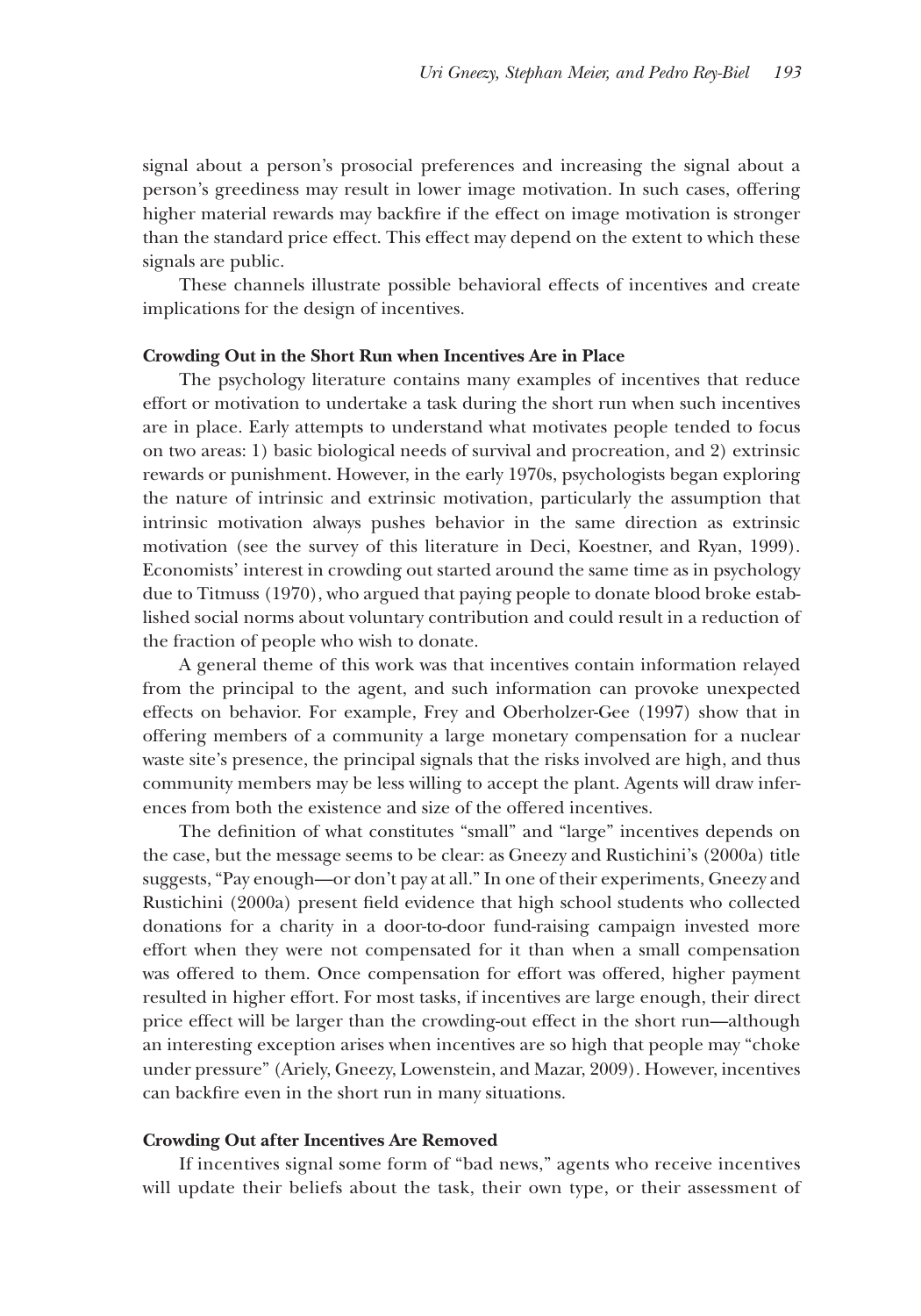their principal. As a result, their motivation to perform the task without the additional incentive can be reduced permanently. Because the standard incentive effect is gone in the long run (we define the long run as after the incentives are removed), effort will be lower than it was before extrinsic incentives were offered. In educational settings, negative long-run effects on students' joy of ffered. In educational settings, negative long-run effects on students' joy of learning might be troublesome, as incentive programs are often only temporary and are restricted to certain tests or tasks. In providing incentives for contribution to public goods, negative long-run effects on (intrinsic) motivation could also backfire. For example, Meier  $(2007a)$  shows in a field experiment that although a matching incentive (a  $25$  or  $50$  percent match rate) increases donations in the short run, donations decrease below the pre-incentive period in the long run. The net effect over time of providing the matching incentive is even negative.

Gneezy and Rustichini (2000b) provide an example in which behavior is not just a function of the current incentives, but may be affected by the incentives offered in previous periods. In their experiment, a daycare began charging late-coming parents a small fine of 10 New Israeli shekels (about  $$3$  at the time). This resulted in an increase in the number of late pick-ups even in the short his resulted in an increase in the number of late pick-ups even in the short run, that is, while the incentives were present. One interpretation of this result is information: the parents did not initially know how important it was to arrive on time. The contract specified that they should pick their children up on time but failed to specify the penalty if they did not. The distribution of the parents' beliefs regarding how bad it was to be late may have included bad scenarios (for example, "the teacher will make my child suffer"). Once a small fine was imposed, the contract was complete in that being late was priced. The relatively small fine signaled to parents that arriving late was not that important. This new piece of information—that it was not so bad to be late—did not disappear once the fine was removed. Indeed, Gneezy and Rustichini (2000b) found that even in the long run, after the fine was removed, parents who had faced the fine were more likely to pick up their children late than were those in the control group. Once the message has been sent that being on time is not that important, it is hard to revert back to the original level of arriving late.

Of course the crowding-out evidence discussed does not mean that using incentives to obtain behavioral changes will always be counterproductive. Sometimes it is enough that the incentives work in the short run. Even in the long run, sometimes incentives will foster good habits. For example, incentive programs may provide the initial motivation for a healthy lifestyle. Once individuals experience the posi- he initial motivation for a healthy lifestyle. Once individuals experience the positive aspects of a healthy lifestyle, perhaps their motivation will increase enough to help them continue their improved habits even without the extrinsic motivation, and thus incentives may kick-start the intended behavior. The following sections use three examples to discuss the tension between positive and negative effects of incentives. Whereas most empirical studies analyze *whether* incentives backfire, the empirical and theoretical literature now offers a clearer picture as to mpirical and theoretical literature now offers a clearer picture as to *when* incentives do and do not work.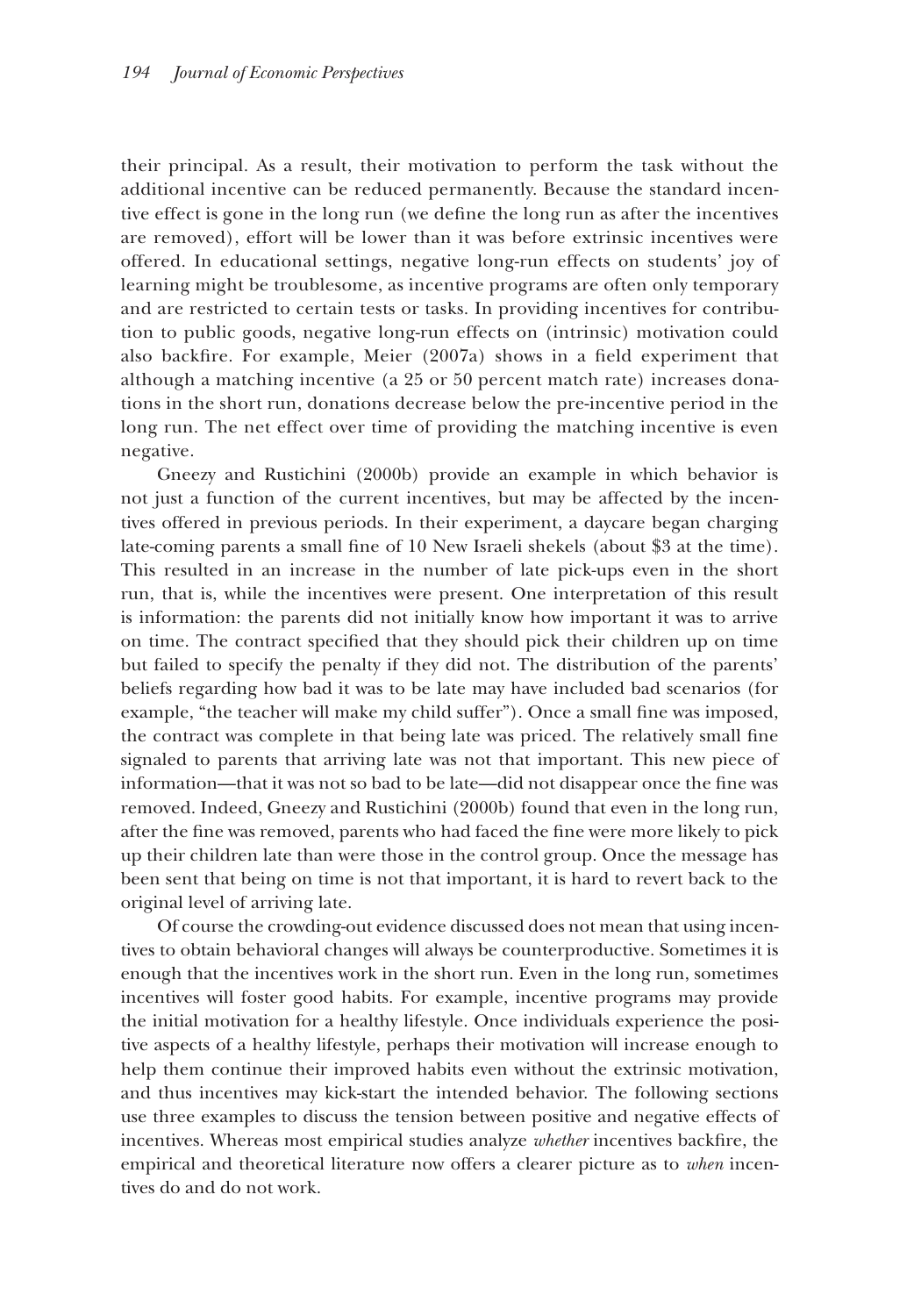## **Incentives** in Education

It may seem that designing incentive mechanisms to improve education should be relatively straightforward. Students may invest too little effort in their own education because they overly discount the future, have time-inconsistent preferences, or underestimate the return on education. Extrinsic incentives can references, or underestimate the return on education. Extrinsic incentives can then provide immediate returns that give an extra motivation to study. Similarly, incentives can give parents and teachers additional reasons to put more effort into educating children or simply making sure the kids get to school (Glewwe, Ilias, and Kremer, 2010).

However, empirical results suggest that positive effects from these kinds of incentives are far from certain. Opponents of extrinsic incentives emphasize that financial incentives may crowd out other underlying reasons for educational decisions. An extreme view is given by Kohn (1999), who refers to incentives provided in education as "bribes." Many educators believe paying students is morally wrong. One way to rephrase this claim is to argue that one of the goals of schools is to increase the importance of intrinsic motivation. We do not discuss this argument in this paper.

A number of recent studies have evaluated extrinsic incentives using field experiments in schools. Although it is still early to reach rock-solid conclusions about whether and how incentives work in education, the evidence provides important insights about when such incentives are more likely to work. The empirical evidence from large-scale field experiments seems to show: 1) incentives work well in increasing attendance and enrollment; 2) incentives have mixed results on effort and achievements; and 3) incentives seem to work for some students but not for others. When reviewing the evidence obtained from these field studies, keep in mind that most incentive schemes in the field are already designed to mitigate possible detrimental effects. In particular, most incentives are relatively large, with the goal of ensuring the price effect is larger than a potential negative crowding-out effect.

## **Incentives for Attendance and Enrollment**

An important cause of poor families' underinvestment in education for children is the high opportunity cost of sending kids to school. Transfers to such relatively poor families, contingent on regular attendance at school, can offset such opportunity costs. The program PROGRESA in Mexico is an example (Behrman, Sengupta, and Todd, 2005; Schultz, 2004). The program paid on average  $$55$  a month (over one-fifth of the average family income) for families whose children attended school. The evaluation of the first years of the program shows school entry at earlier ages, less grade repetition, better grade progression, lower drop-out rates, and higher school reentry among drop-outs. Particularly noteworthy are the reduction of drop-out rates during the transition from primary to secondary school, and that grade progression occurred even with younger siblings who do not receive educational incentives through the program. This last finding suggests a forward-looking behavior on the part of the parents.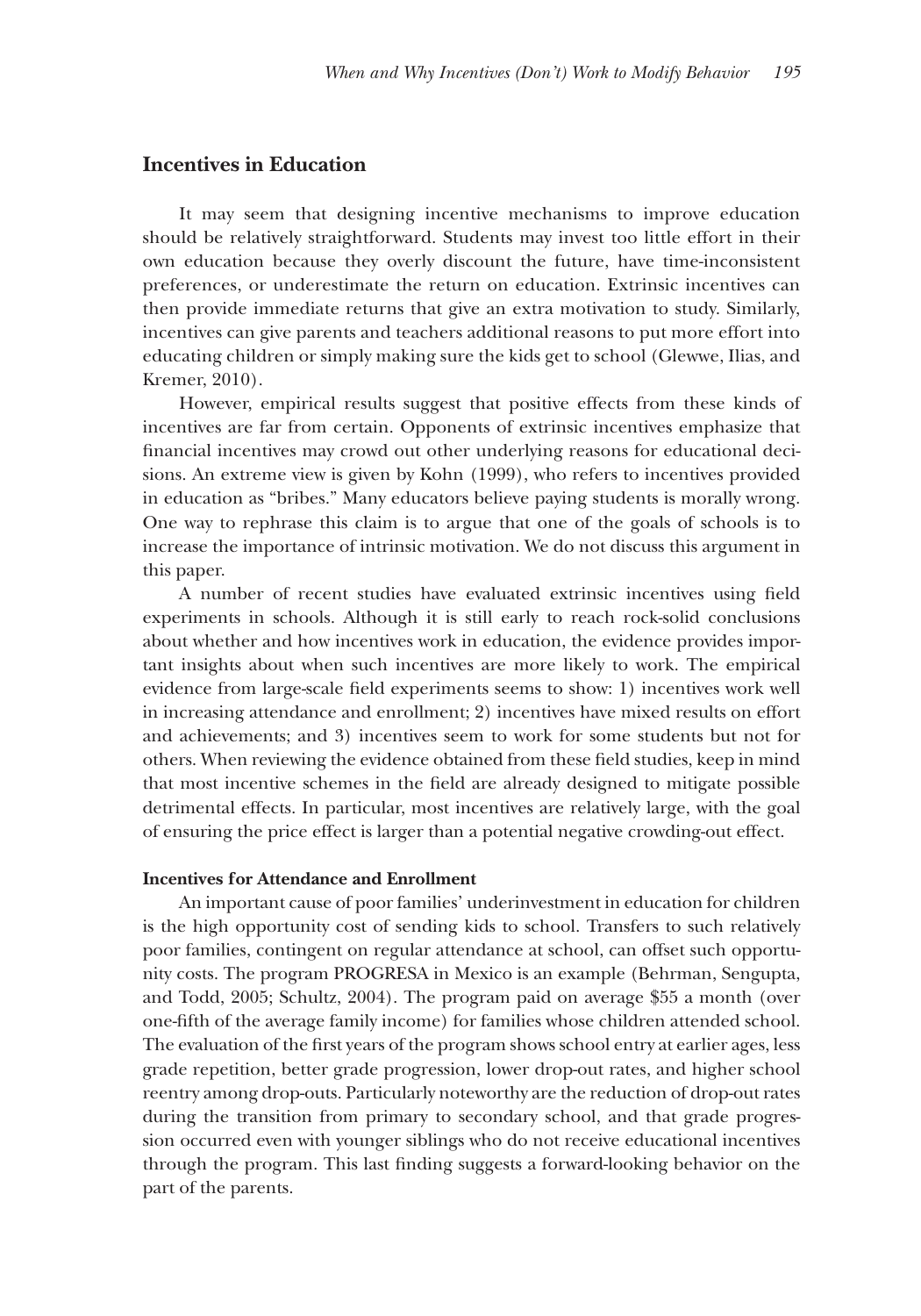Two programs in Colombia, PACES and Familias en Acción, randomly assigned vouchers covering half the cost of secondary school in exchange for adequate academic progress (although the requisites were so low that "progress" essentially meant school attendance). Angrist, Bettinger, and Kremer (2006) and Angrist, Bettinger, Bloom, King, and Kremer (2002) find that winners of the voucher were about 10 percent more likely to finish the eighth grade and scored 0.2 standard deviations higher on achievement tests. They also find evidence that subsidized students worked less outside the school and were less likely to cohabit or marry tudents worked less outside the school and were less likely to cohabit or marry as teenagers. In another examination of these programs in Colombia, Barrera-Osorio, Bertrand, Linden, and Perez-Calle (2008) compare the effects of subsidies conditional on school attendance to those conditional on graduation. In both cases, they find increases in attendance, pass rates, enrollment, graduation rates, and matriculation to tertiary institutions. Most interestingly, they also find evidence that subsidies can create peer effects among siblings not receiving the subsidy, but, at the same time, some level of responsibility reallocation occurs within households since siblings of children receiving the subsidy tend to work more and attend school less.

Overall, the evaluation of programs using incentives to reward enrollment and school attendance in the short run is positive. These incentives combine two characteristics that offset most of the worries of opponents of incentives in education. First, the programs offer incentives for concrete tasks. Students either attend school and receive the reward, or not. These programs do not involve a complicated objective that students may not know how to achieve, and neither are there difficulties in measuring and rewarding the achievement of the objective. Second, incentives are offered to families and not to the children specifically, and thus the incentives do not directly affect the motivation of those being educated. Therefore, the possibility that children may substitute their desire to learn for their desire to receive the reward is of less concern.

## **Incentives for Academic Achievement**

Compared with the evidence on attendance and enrollment, the evidence on incentives offered for academic performance is more mixed and depends on the characteristics of the task being rewarded. Bettinger (2010) studies direct he characteristics of the task being rewarded. Bettinger (2010) studies direct incentives for higher grades in primary schools in Coshocton, Ohio, in which a foundation sponsored a study so that students could receive as much as \$100. The randomization was such that all students in a given grade at a given school either were eligible for the incentive, or not. His evidence shows that incentives offered for higher grades increased math scores but not those of other subjects, such as reading or social science. One possible interpretation of these results, compatible with research in psychology, suggests that external incentives may be more effective in concrete subjects, such as primary school math, than in more conceptual topics, such as reading and social sciences (Rouse, 1998).

Fryer (2010) conducted randomized incentive experiments in public schools in four urban school districts—Chicago, Dallas, New York City, and Washington, D.C.—during the 2007–2008 and 2008–2009 school years. There was variation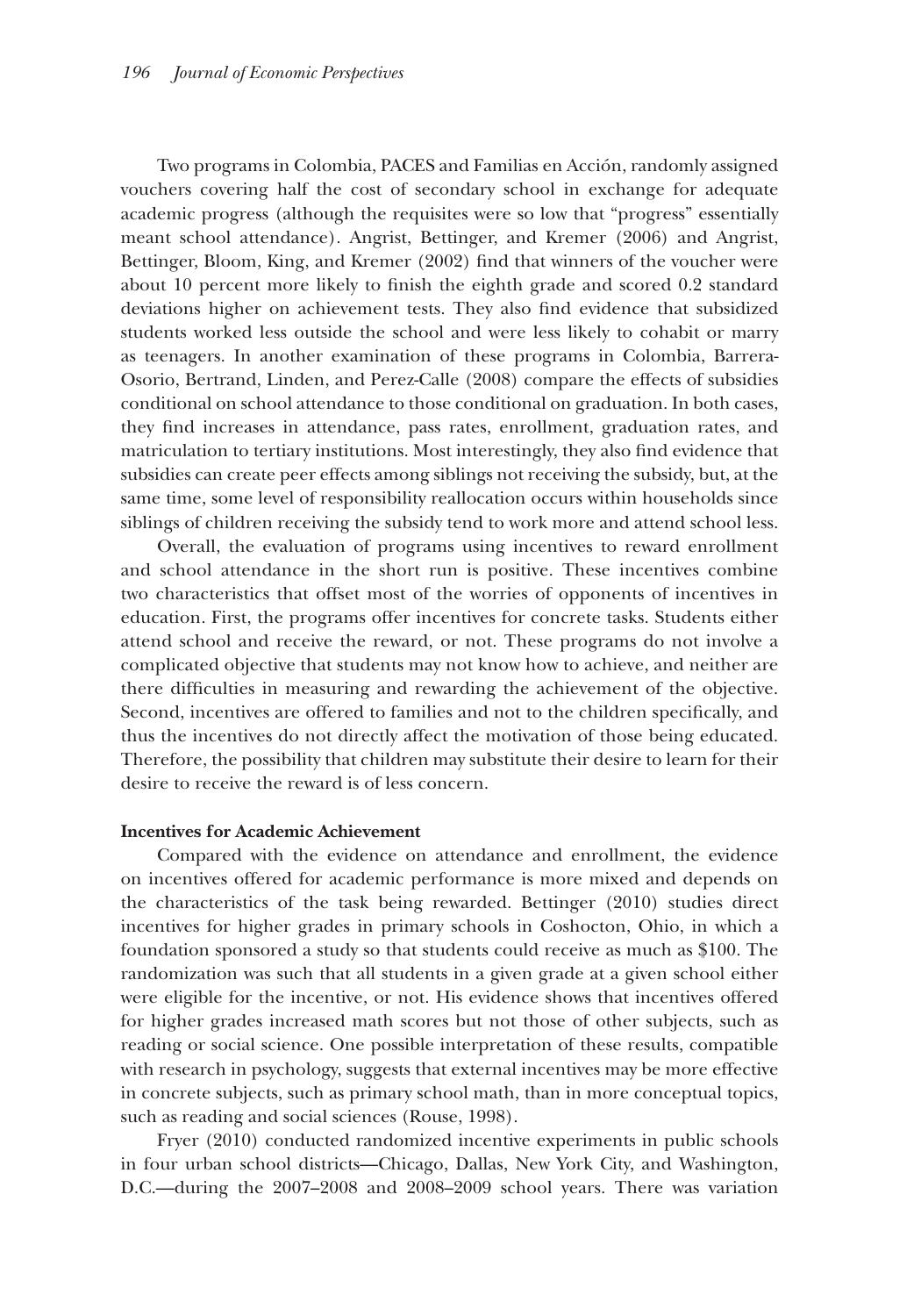in what educational inputs (like attendance or reading a book) or outputs (like grades) were rewarded, and how often and how much students were paid. Overall, the study distributed  $$6.3$  million in incentive payments to roughly  $38,000$  students in 261 schools. One finding was that incentives offered for educational outputs, such as better grades, are less effective than incentives for educational inputs, such as attendance, good behavior, or wearing uniforms. Again, one possible reason is that students can control inputs directly but, even if they are motivated by rewards, may not know how to turn their efforts into success. Overall, while the results point in some interesting directions, they seem to show that the use of these kinds of incentives in education is not (yet) cost effective.

Rodriguez-Planas (2010) analyzes the effects of the Quantum Opportunity Program, whose objective was to increase the likelihood of adolescents completing high school and enrolling in postsecondary school through a combination of extrinsic rewards and mentoring. The program assigned students to mentors who were paid for the enrollment of students in program activities. The requirements combined educational, cultural, and community service activities. Enrolled students were paid  $$1.25$  for every hour they spent on such activities, as well as a matching amount if they earned a diploma and enrolled in college. The original pilot version of this program was done in five U.S. locations and lasted for four years. Canada, the United Kingdom, France, Spain, and Italy have all run or are running similar programs (Angrist, Lang, and Oreopoulos, 2006). Early evaluation of these programs shows that incentives can be effective in improving some measures of academic performance, but that they are most efficient when combined with mentoring measures, perhaps because the mentoring helps to make the goals more concrete.

In a field experiment, Levitt, List, and Sadoff  $(2010a, b)$  tested the effect of performance-based incentives on educational achievement in a low-performing school district in Chicago. They implemented a randomized field experiment among high school freshmen that provided monthly financial incentives for meeting an achievement standard based on multiple measures of performance (no more than one unexcused absence in the month, no all-day suspensions in the month, and letter grades of C or higher in all classes). Within the design, they compared the effectiveness of varying the reward recipient (students or parents) and the incentive structure (piece rate or lottery). In the piece rate treatments, students who meet the monthly achievement standards qualified for a  $$50$  reward. In the lottery treatments, students who meet the monthly achievement standards qualified for a lottery in which they had about a 10 percent probability of winning \$500. If a student met the achievement standards every month, that student (or 500. If a student met the achievement standards every month, that student (or the parents of the student) received an expected value of \$400 over the course of the eight-month program.

Overall effects of the incentives were modest, with a significant effect for students on the threshold of meeting the achievement standard. These students continued to outperform their control-group peers in the long run after the incentives ended in the students' sophomore year. Levitt, List, and Sadoff  $(2010a, b)$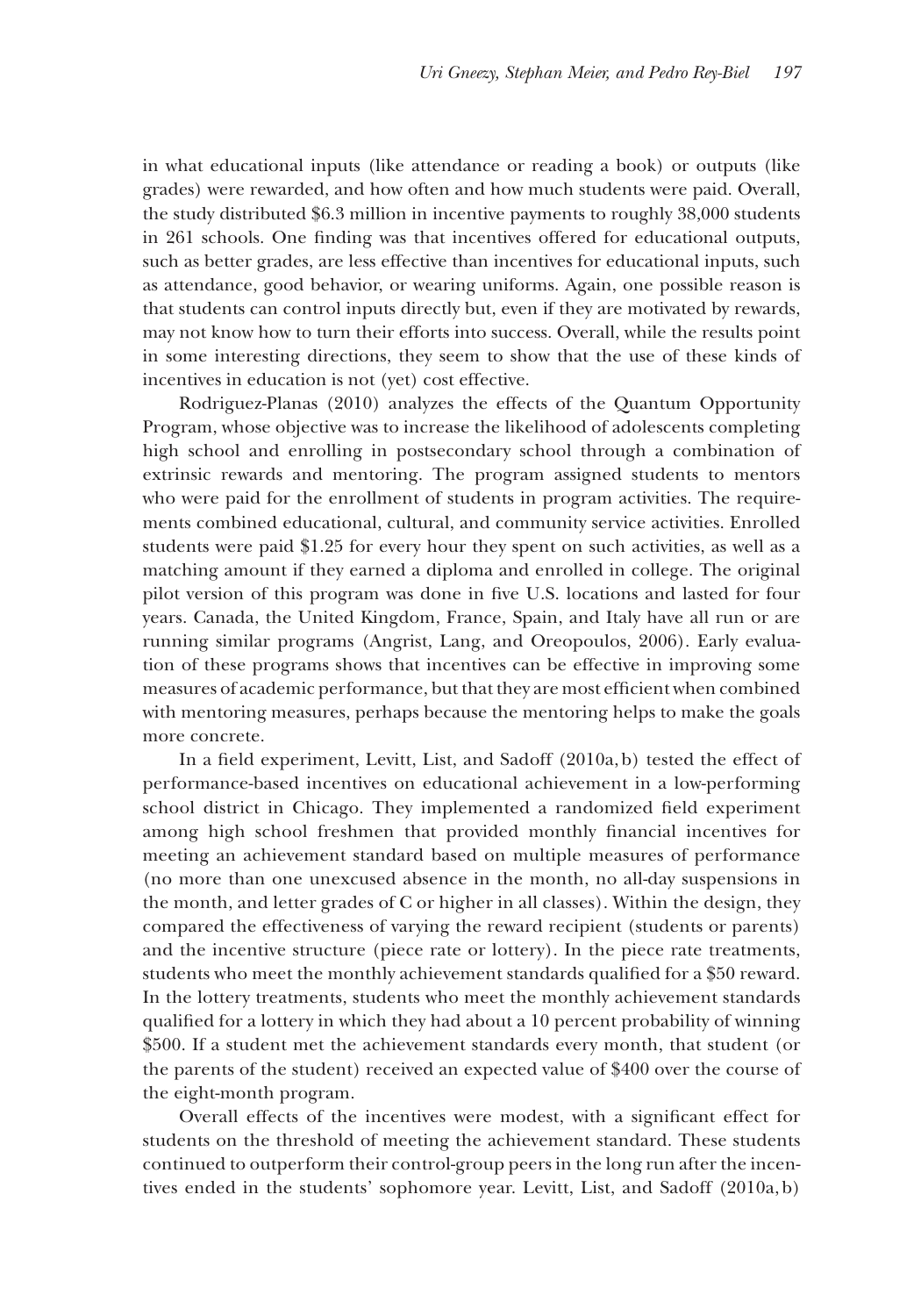suggest that incentives that induce sustained effort on multiple performance measures can lead to gains in human capital that have lasting returns.

The results of these experiments are somewhat disappointing: given the relatively small effect sizes it is not clear that these programs represent the best return on investment. Yet these are pioneering attempts that did achieve some changes in the investment in education. We see this as encouraging future research which should concentrate on making the incentives more cost effective.

#### **Variation across Subgroups in the Effects of Incentives ariation across Subgroups in the Effects of Incentives**

The Levitt, List, and Sadoff  $(2010a, b)$  study brings us to another important parameter in the provision of incentives: variations in the effectiveness of the incentives for different subgroups. Angrist and Lavy (2009) discuss a school-based randomized experiment in Israel in which students received a step-by-step series of rewards, which could total as much as \$2,400, for completion of the *bagrut*—the official matriculation certificate and a prerequisite for post-secondary schooling—and for performance on the bagrut exams. They find that the provision of incentives led to a substantial increase in certification rates and in college attendance for girls, but had no effect on boys. They argue that female matriculation rates increased partly because girls who received the incentives devoted extra time to exam preparation. Other studies have also shown such gender differences in the reaction to incentives (Croson and Gneezy, 2009).

The effect of incentives also seems to depend on prior academic achievement. Leuven, Osteerbeck, and van der Klauw (2010) found that providing incentives to first-year economics and business students at the University of Amsterdam for passing all first-year requirements within one year had a positive effect on the academic performance of the most able, but a negative impact on the achievement of low-ability students. Moreover, after three years, these effects had increased, suggesting the presence of dynamic spillovers. The Bettinger (2010) study of incentives for higher grades discussed above reports similar results, showing that math scores improve only for students at the top of the distribution.

#### **What Happens When the Incentives Are Removed?**

Evaluating the long-run effects of incentives on education is a complicated issue, and because many incentives programs in education are still quite recent, we may still lack good data. Early studies, such as the Cornwell, Mustard, and Sridhar (2006) study of merit-based scholarships for students entering colleges and technical schools in Georgia, argue that merit scholarships may produce higher grades but that when students can choose their academic curriculum, such igher grades but that when students can choose their academic curriculum, such scholarships also lead to the selection of easier courses. This shifting of attention from the desired outcome to the measurable outputs is not unique to the meritbased scholarship programs and should receive attention when implementing any intervention.

It does seem clear that the removal of incentives need not necessarily decrease academic performance. For example, Jackson (2010) found that in a Texas program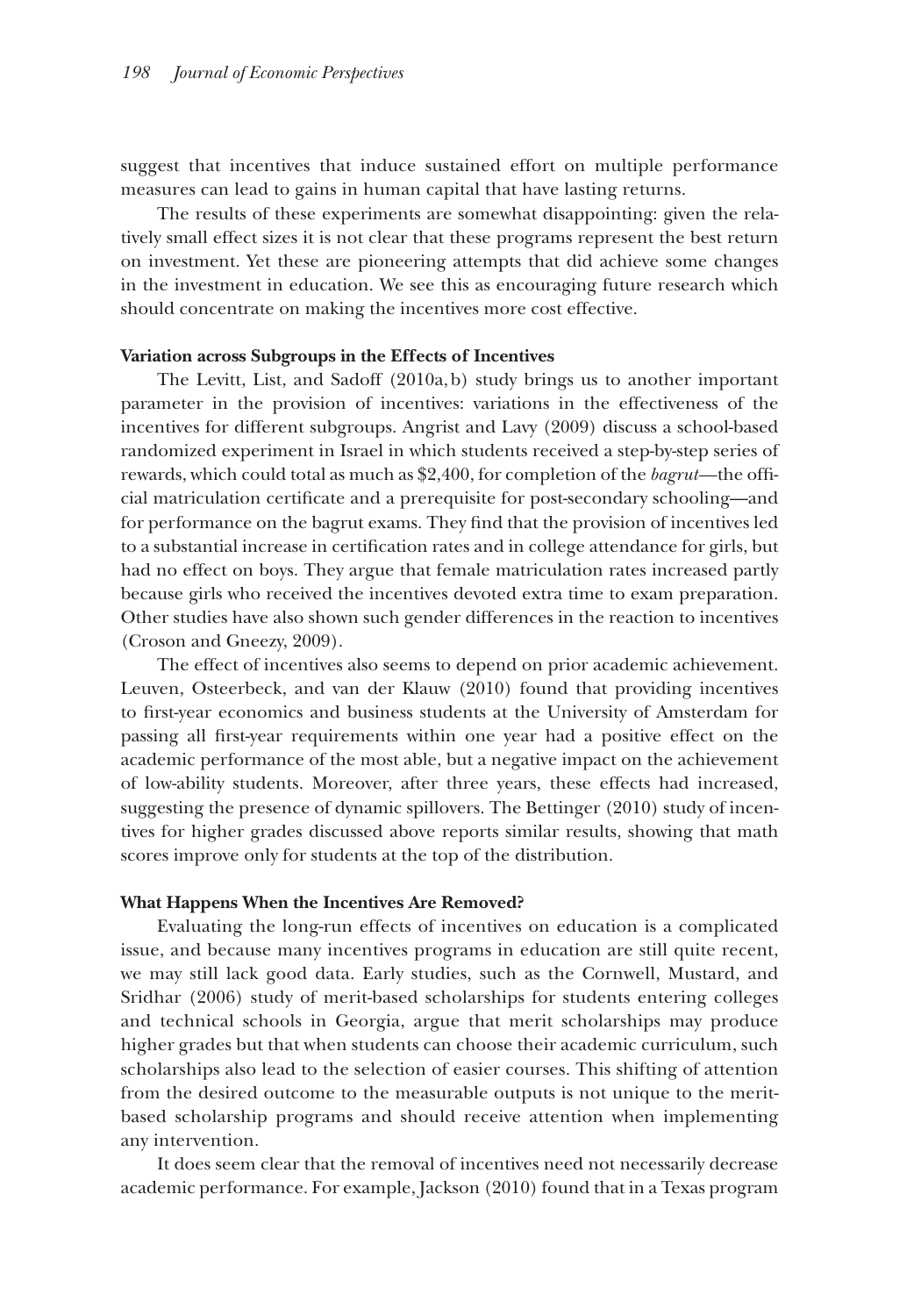in which students could receive incentives of  $$100-$500$  for high scores on advanced placement examinations in the  $11<sup>th</sup>$  and  $12<sup>th</sup>$  grade (and another component of the program paid for teacher training and extra prep classes), the students who were paid for passing advanced placement exams attended college in greater numbers, had a higher college grade point average, and were more likely to remain in college beyond their freshman year.

The current evidence on the effects of financial incentives in education indicates moderate short-run positive effects on some subgroups of students, at least while the incentives are in place. In some cases, these short-run effects are important. For example, if keeping kids in school and off the streets is important, or if the goal is to teach a particular skill (learning to read), short-run success may be enough. We need more studies to better understand who should be incentivized in the education system—students, parents, teachers, schools?—and what tasks should be rewarded, with particular attention paid to the distinction between concrete and abstract tasks. The extent to which crowding out after incentives are removed should be a concern in the area of education still requires further and more systematic research.

## **Incentives for Prosocial Behavior**

Prosocial behavior includes voluntary contributions to public goods, such as donating blood, volunteering, or protecting the environment. Although a standard selfish individual would not contribute to a public good, even nonstandard, prosocial preferences (such as altruism or reciprocity) are often not enough to reach a socially optimal level of contributions (for example, Meier, 2007b). Can incentives foster people's willingness to make such contributions? Going back to the work of Titmuss  $(1970)$  on the issue of whether explicit incentives should be used to encourage blood donations, some economists argue that (monetary) incentives do ncourage blood donations, some economists argue that (monetary) incentives do not necessarily increase contributions to public goods but, in fact, may crowd out such donations.

The Gneezy and Rustichini (2000a) study discussed above shows that offering he Gneezy and Rustichini (2000a) study discussed above shows that offering a small monetary incentive to children who voluntarily collect money for a charity actually lowers their efforts. But often incentives do not backfire (even if they do not increase compliance by much), as in the case of pricing garbage collection by the bag as a way to encourage recycling and reduced waste (Kinnaman, 2006). Hence, we believe that the discussion should not be *whether* incentives negatively affect contributions to public goods, but *when* incentives do and do not work.

#### **Incentives Can Break Social Norms of Trust**

Prosocial behavior often involves trust. In principal–agent relationships, agents put in higher than the enforceable levels of effort if principals are trusting (Ellingsen and Johannesson, 2007). Trust relationships are delicate, however, and explicit incentives can signal distrust.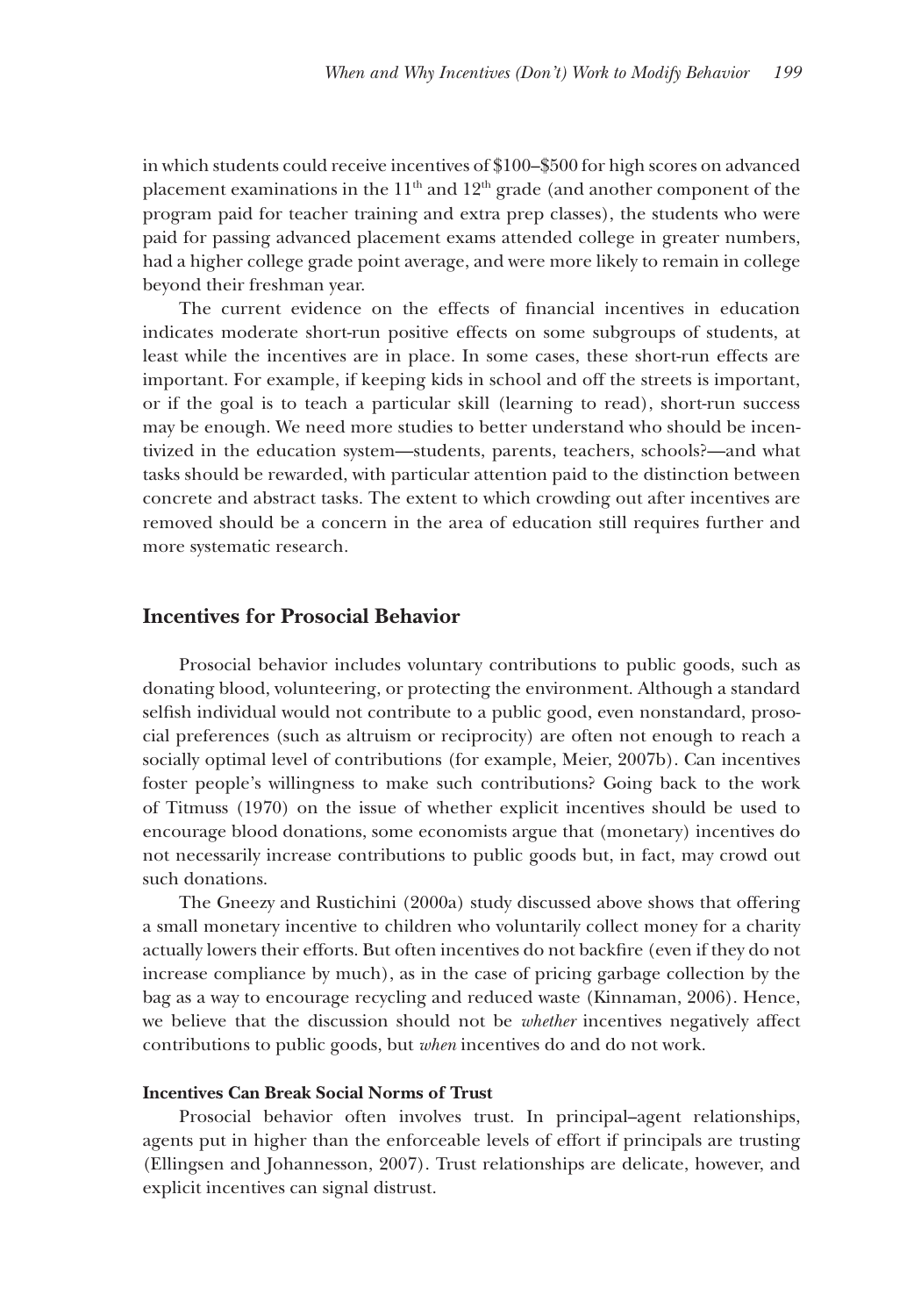A number of laboratory experiments show the effect of incentives on trust relationships. Fehr and List (2004) carry out a variant of the "trust game" with both chief executive officers and students in Costa Rica. In the original game (Berg, Dickhaut, and McCabe, 1995), player 1 chooses how much out of an endowment to send to player 2. This amount is multiplied by the experimenter by a factor larger than 1, and given to player 2 who is then asked to decide how much to give back han 1, and given to player 2 who is then asked to decide how much to give back to player 1. If players are selfish, player 1 would expect no back transfer, and thus would transfer nothing in the first step. But a trusting player will send some money to the other player, trusting that the original transfer will be rewarded. In the Fehr and List  $(2004)$  modification, player 1 can impose a fine on player 2 if that player does not return a high enough amount. In the experiment, this fine crowds out the voluntary contributions. It appears that individuals can perceive incentives as either hostile or kind; when perceived negatively, incentives can potentially have detrimental effects on behavior.

In a different kind of gift-exchange experiment, Fehr and Gächter (2002) designed a multistage game in which 1) buyers make a contract offer, which consists of a fixed price and a desired quality; 2) sellers decide whether to accept the offer; and then 3) sellers choose a quality level and deliver. In this third stage, sellers sometimes can choose the quality without constraint and thus have the ability to underperform their contract. In other cases, buyers have some probability of detecting and fining sellers who underperform on quality. Adding this possibility of detection and fining causes fewer cooperative offers to be accepted and completed. Gächter, Kessler, and Koenigstein (2010) extend the framework to show that even if a short-run crowding-out effect does not occur, voluntary cooperation hat even if a short-run crowding-out effect does not occur, voluntary cooperation in the long run is lower than in a pure trust relationship.

Although people may not view certain incentives as a sign of distrust, they often see explicit control or monitoring in this way. Falk and Kosfeld (2006) use a game in which a player decides how much money from an endowment to pass to another player. Because passing part of the endowment is costly, no self-interested party should pass anything. They find that if the receiving player enforces a minimal level of transfer, which can be very low, the initial player's willingness to cooperate decreases. Again, many agents experience control as a signal of distrust and react negatively to it.

Thus, the effectiveness of using incentives to encourage contributions to public hus, the effectiveness of using incentives to encourage contributions to public goods, like volunteering, depends on whether those incentives affect the trust relationship between the parties involved.

## **Incentives Frame Social Interactions and Affect Social Norms ncentives Frame Social Interactions and Affect Social**

The framing of the decision situation critically influences prosocial behavior. For example, whether a prisoner's dilemma game is labeled as a "Wall Street Game" or a "Community Game" can change behavior substantially (Liberman, Samuels, and Ross, 2004). Moving from no incentive to a positive incentive can dramatically change the framing of the interaction and shift an individual's decision frame from social to monetary. In their daycare study, Gneezy and Rustichini (2000b) argue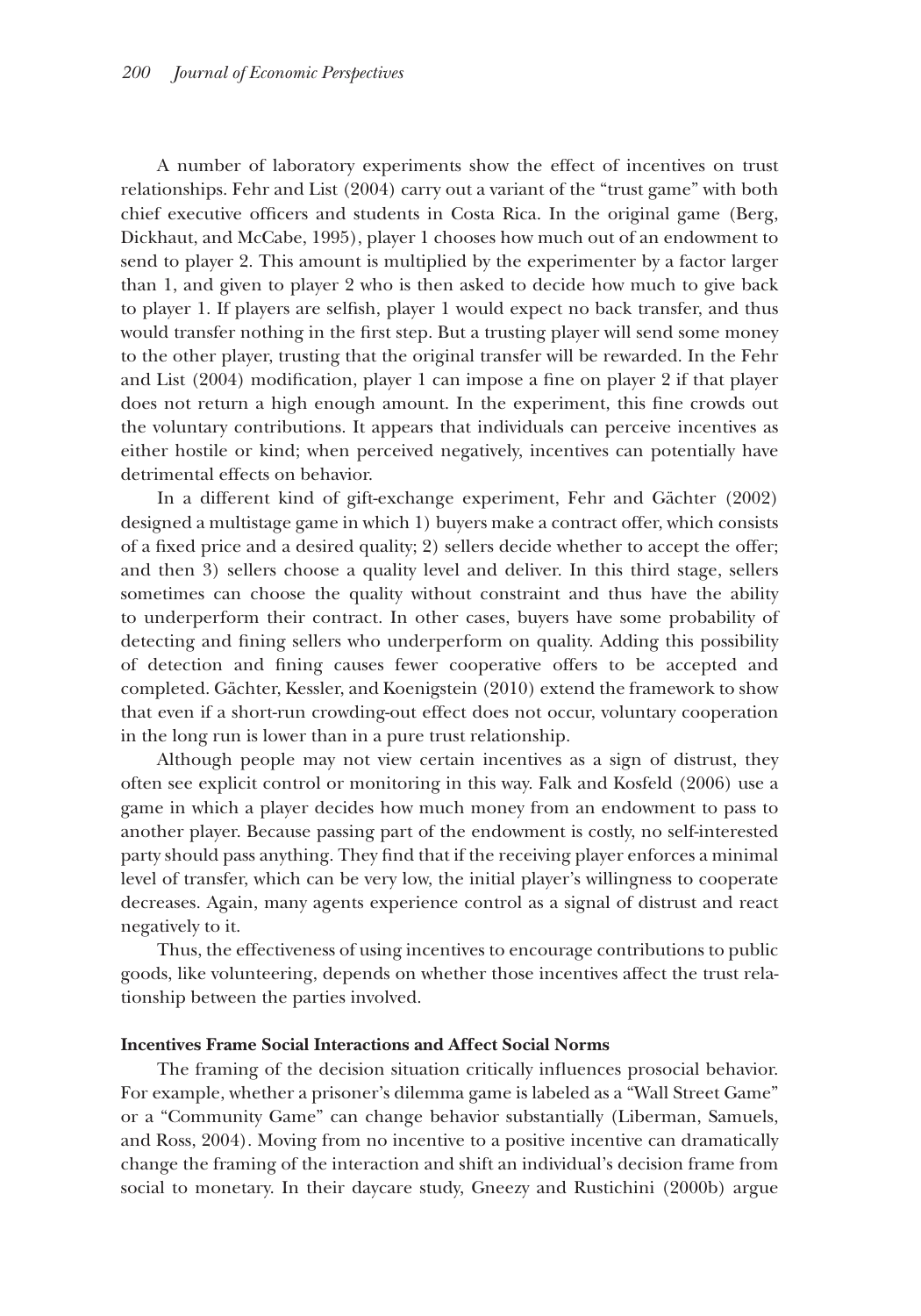that a possible explanation of the behavior change in the long run is a change in hat a possible explanation of the behavior change in the long run is a change in the social norm. Heyman and Ariely (2004) look at whether individuals frame a situation as social or as monetary. In questionnaire evidence about whether students would help with a move, they find that monetary incentives often diminish the perception of the interaction as social and thus reduce the amount of help received. In an experiment that involved students dragging a computerized ball to different parts of a screen, they find that those paid in candy do better than those paid in cash, presumably because candy is a social reward rather than a monetary one. The differences between a social and a monetary reward may also change individuals' ifferences between a social and a monetary reward may also change individuals' beliefs about the behavior of others: for example, people may believe incentives are in place because the social norm is that people do not contribute.

Bohnet, Frey, and Huck (2001) investigate experimentally whether agents are less likely to breach a contract when enforcement probability is low  $(0.1)$ , medium  $(0.5)$ , or high  $(0.9)$ . Consistent with the argument that incentives change the framing of the situation, a medium enforcement probability, relative to a low he framing of the situation, a medium enforcement probability, relative to a low probability, increases contract breaches after the increased enforcement prob- robability, increases contract breaches after the increased enforcement probabilities are removed. As shown in other contexts, the high incentive does not produce the same detrimental effect. In an experiment described in Fuster and Meier  $(2010)$ , adding incentives seems to change norms: in a game involving contributions to a public good, introducing private incentives (in this case, a centrally provided small monetary prize for every contribution) changes the social norm of contributions, making free-riding more acceptable. As a result, norm enforcement in the form of peer punishment of free-riding is reduced, which can reduce overall contribution rates.

Depending on their nature, incentives can shift a situation from a social to a monetary frame. Consider a thought experiment: You meet an attractive person, and in due time you tell that person, "I like you very much and would like to have sex with you." Alternatively, consider the same situation, but now you say, "I like you very much and would like to have sex with you, and, to sweeten the deal, I'm also willing to pay you \$20!" Only a certain kind of economist would expect your partner to be happier in the second scenario. However, offering \$20 worth of (unconditional) flowers might indeed make the desired partner happier.

## **Incentives Reduce Image Motivation**

Image concerns are another important motivation for contributing to public mage concerns are another important motivation for contributing to public goods: people volunteer, recycle, donate blood, or behave prosocially to show others that they are "nice." Extrinsic rewards can crowd out image motivation by diluting the signal to oneself or others of a voluntary contribution: it becomes unclear whether a person is undertaking a social activity to "do good" or to "do nclear whether a person is undertaking a social activity to "do good" or to "do well."

Ariely, Bracha, and Meier (2009) use an experiment in which individuals can make donations to charitable organizations but those donations can be made either publicly or privately, and incentivized or not. They find that if individuals decide to behave prosocially in private, incentives work well. However, in cases in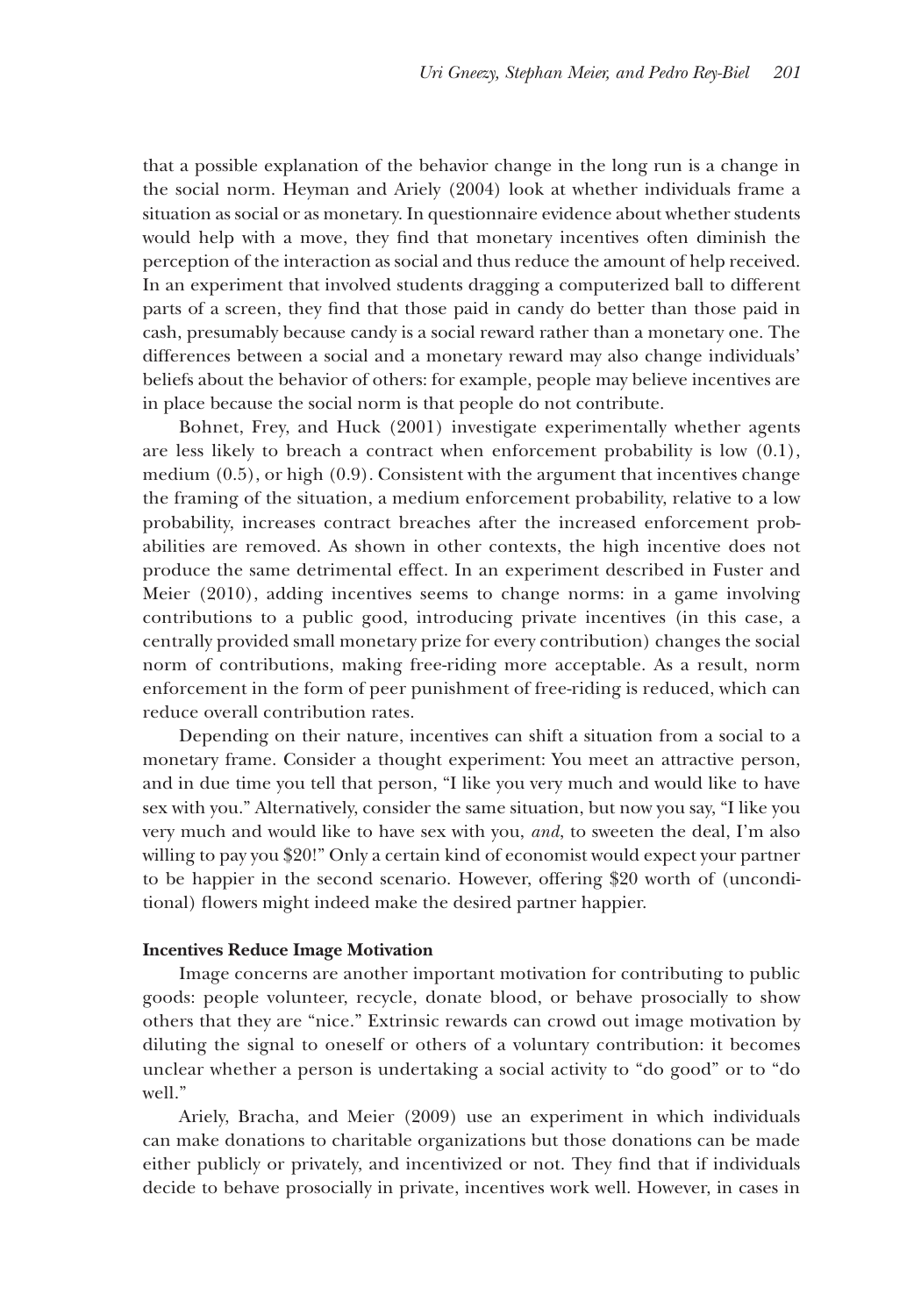which the desire to behave prosocially is due to image motivation, being paid in public crowds out prosocial behavior. These findings indicate that monetary incentives for prosocial behavior work better when contributions to the public goods are not as visible (perhaps like investments in an energy-saving or pollution-reducing water boiler) than when they are visible and presumably done partly due to image concerns (like buying a hybrid car). It also implies that incentives for voluntary contributions should be provided privately rather than publicly, to reduce the effect on image motivation.

Incentives for blood donations, as mentioned above, provide another illustration of the importance of context. Although recent evidence is mixed, it seems to show that noncash material incentives do not have detrimental effects on blood supply. Goette and Stutzer (2010) and Lacetera, Macis, and Slonim (forthcoming) show in large-scale field experiments in collaboration with the Red Cross that lottery tickets, gift cards, or noncash incentives such as T-shirts have neutral or positive effects on the number of donors, particularly on infrequent donors. This finding indicates that incentives can be close substitutes for money and not negatively affect donations in the short run.

Due to moral objections to performing blood donation experiments involving cash, few field studies have tested monetary incentives in this area, with the exception of Mellström and Johannesson (2008). In one condition using subjects in Sweden, they offered \$7 for donating blood; in another condition, they offered \$7 with the option to donate the money to charity. Interestingly, they find evidence of a detrimental effect on blood donations of the payment without the charity option. However, the drop in blood supply is only statistically significant for women, decreasing from 52 to 30 percent when only cash incentives are offered. Consistent with the finding that incentives interact with individuals' image motivation, blood supply goes back to "normal" in their study when the monetary incentive is combined with an option to donate to charity.

## **Incentives and Lifestyle Habits ncentives and Lifestyle**

We focus on two current prominent health issues in this section: exercising and smoking. We chose these two examples because they involve enormous costs, and because they represent the two "faces" of habit formation: good and bad habits.

The classic model of habit formation in economics defines habitual behavior as displaying a positive relation between past and current consumption (Becker and Murphy, 1988). According to this approach, habits may be harmful or beneficial to the extent that they decrease or increase future utility. In the model, marginal utility today is correlated with historical consumption; changes today may have only a small effect in the short run but increasingly large effects in the long run. If exercising is habitual behavior, providing incentives to go to the gym for a while may increase future utility from exercising. Similarly, giving people high enough incentives to not smoke in the short run could influence long-run consumption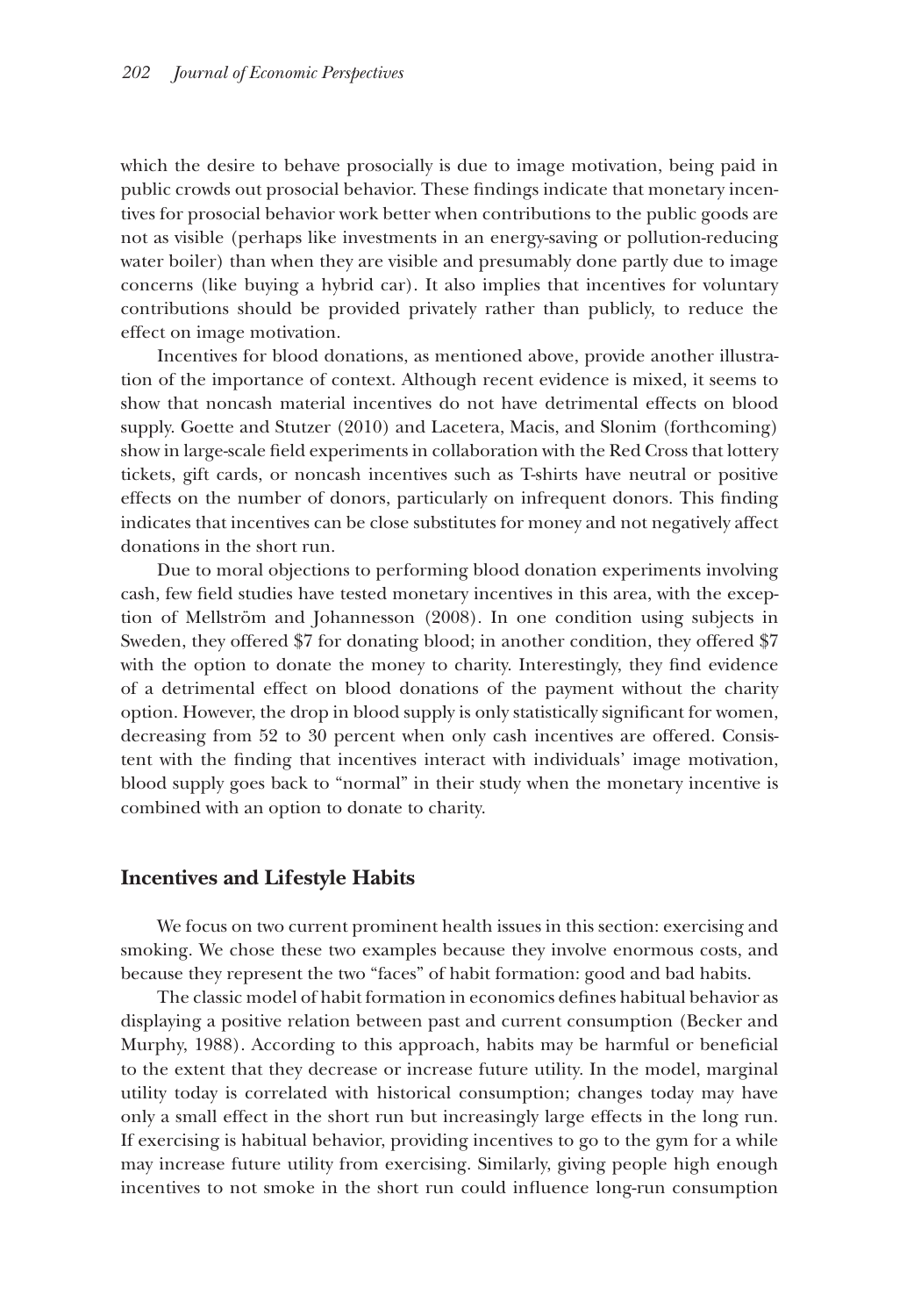by changing the habit.<sup>1</sup> Similar predictions come from the behaviorist view in psychology known as "operant conditioning" (Skinner, 1972), which argues that rewards and punishment can influence voluntary behavioral adaptations and, in particular, that extrinsic incentives can change habitual behavior. The alternative hypothesis, based on the crowding-out literature, suggests that paying people for an activity may help in the short run but reduce their intrinsic motivation to perform the task in the long run, once the incentives are removed.

#### **Cigarette Smoking: A Bad Habit igarette Smoking: A Bad**

Smoking and smoking-related illnesses account for billions in direct health- moking and smoking-related illnesses account for billions in direct healthcare costs, with an additional economic cost in lost productivity or wages—along with the physical costs of illness and reduced life expectancy. Researchers have tried different methods to motivate quitting: individual and group counseling, pharmacological interventions, inpatient and outpatient treatments, support harmacological interventions, inpatient and outpatient treatments, support groups, workplace interventions, and family therapies. Many of these efforts use punishment or rewards (Donatelle, Hudson, Dobie, Goodall, Hunsberger, and Oswald, 2004).

Some of the incentives regarding smoking cessation would already seem to be in place. Most people are aware that, in the words of the warning on packs of cigarettes, "smoking can be hazardous to your health." Indeed, 70 percent of smokers report wanting to quit smoking, but only 2.5 percent to 3 percent succeed each year (Volpp et al., 2006). Incentives are already in place for many of the behaviors we try to change, but cigarettes offer an even stronger case. While many times, the incentives are in the future (weight loss, exercising, the medical aspects of not smoking), some people spend a large portion of their immediate income on cigarettes. In some places in the United States the cost of a pack of cigarettes is over  $$10$ —which is higher than the minimum hourly wage. If you work for minimum wage and smoke a pack a day, you are consuming over 10 percent of your income *now*. It is hard to top such strong incentives with standard approaches. This is why we believe that behavioral approaches that offer some kind of change in the mental accounts are the right way to go (Thaler, 1999; Thaler and Sunstein, 2008).

The two main difficulties for people to stop smoking may be impulsiveness, meaning the inability to delay gratification and the inability to withhold a response (Loewenstein, 1987; Laibson, 1997), and drug-induced euphoria, that is, subjective or mood states that correspond to feelings of well-being that are commonly associated with behavioral preferences for drugs (de Wit and Phan, 2009). To help those who wish to quit overcome these obstacles, it is possible to use either a direct payment for a successful reduction in smoking, or a payment for participation in a cessation program.

 $<sup>1</sup>$  A different view is presented in Bernheim and Rangel (2004). In their model, drug use among addicts</sup> may be a mistake triggered by environmental cues, which addicts may then try to avoid. According to this model, smoking and other substance addictions are qualitatively different from other "negative habits."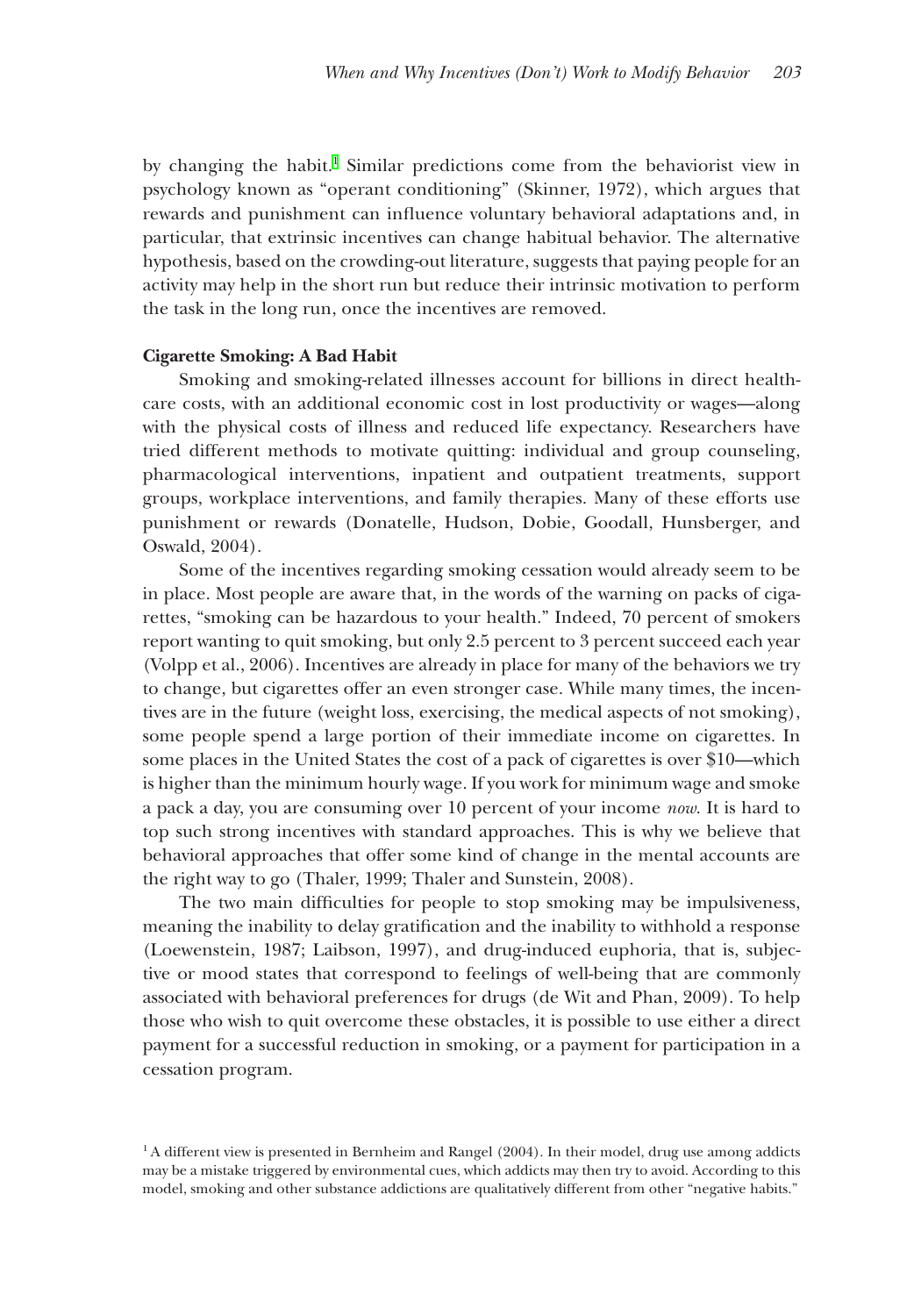There is a considerable public health literature on incentives for smoking cessation. Many of these programs involve a relatively small number of regular smokers—perhaps a few dozen—who self-select into a program in an academic, healthcare, or workplace setting. Especially in the earlier studies, the smokers often self-reported their level of smoking, rather than using objective biological markers (like the level of carbon monoxide in the bloodstream). In a survey of this literature, Donatelle, Hudson, Dobie, Goodall, Hunsberger, and Oswald (2004, p. S167) conclude that the smoking-cessation literature has not fully explored the effect of incentives in terms of magnitude, frequency, and the effect of bonuses and resets, and that more research must be done. In particular, "these studies suggest that extrinsic motivation can enhance short-term cessation and reduction, particularly if the magnitude and frequency of rewards are sufficient. The durability or long-term maintenance of these effects is unknown."

Our sense of this literature is that studies that do measure long-term effects often find disappointing results. For an example of a longer-term study done after the Donatelle et al. (2004) review of the literature, participants in Volpp et al. (2006) were smokers at the Philadelphia Veterans Affairs Medical Center who were randomized into incentive and non-incentive treatments. The study combined incentives to participate in a five-class smoking-cessation program with incentives for smoking cessation. The incentive group was offered \$20 for each class attended and \$100 if they quit smoking for 30 days post-program completion. As expected, the incentivized participants were more likely to complete the classes  $(26 \text{ versus } 12 \text{ percent})$  and to quit in the short run  $(16 \text{ versus } 5 \text{ percent})$ . However, after six months, quit rates between the treatments were not significantly different  $(6$  versus 5 percent).

Of course, sometimes short-run success can be important in itself. For example, it may be useful to pay pregnant women not to smoke, even if after pregnancy most of them relapse (Donatelle, Prows, Champeau, and Hudson, 2000). In other cases, extending the incentives could extend the short-run benefits over six months or a year. For example, in the Volpp et al. (2009) study, participants received incentives (\$100) to participate in a smoking-cessation program. The incentivized group also received \$250 for cessation of smoking within six months of study enrollment, and \$400 for abstinence for an additional six months after the initial cessation (as confirmed by biochemical tests). Incentivized participants were significantly more likely to have stopped smoking for  $9$  or  $12$  months after enrollment (15 versus 5 percent) and 15 or 18 months after enrollment (9 versus 4 percent). Thus, percent) and 15 or 18 months after enrollment (9 versus 4 percent). Thus, "stretching the short run" could help in keeping people away from the bad habit; yet the long-term success rate in this study was only 9 percent.

In recent years, economists have been testing behavioral commitment devices (Ashraf, Karlan, and Yin, 2006). Gine, Karlan, and Zinman (2010) created a voluntary commitment product to help smokers quit smoking (for a theoretical discussion, see Gruber and Koszegi, 2001). They offered smokers savings accounts into which the smokers deposited funds for six months: if the participants quit smoking by the end of this period, their money was returned; otherwise, their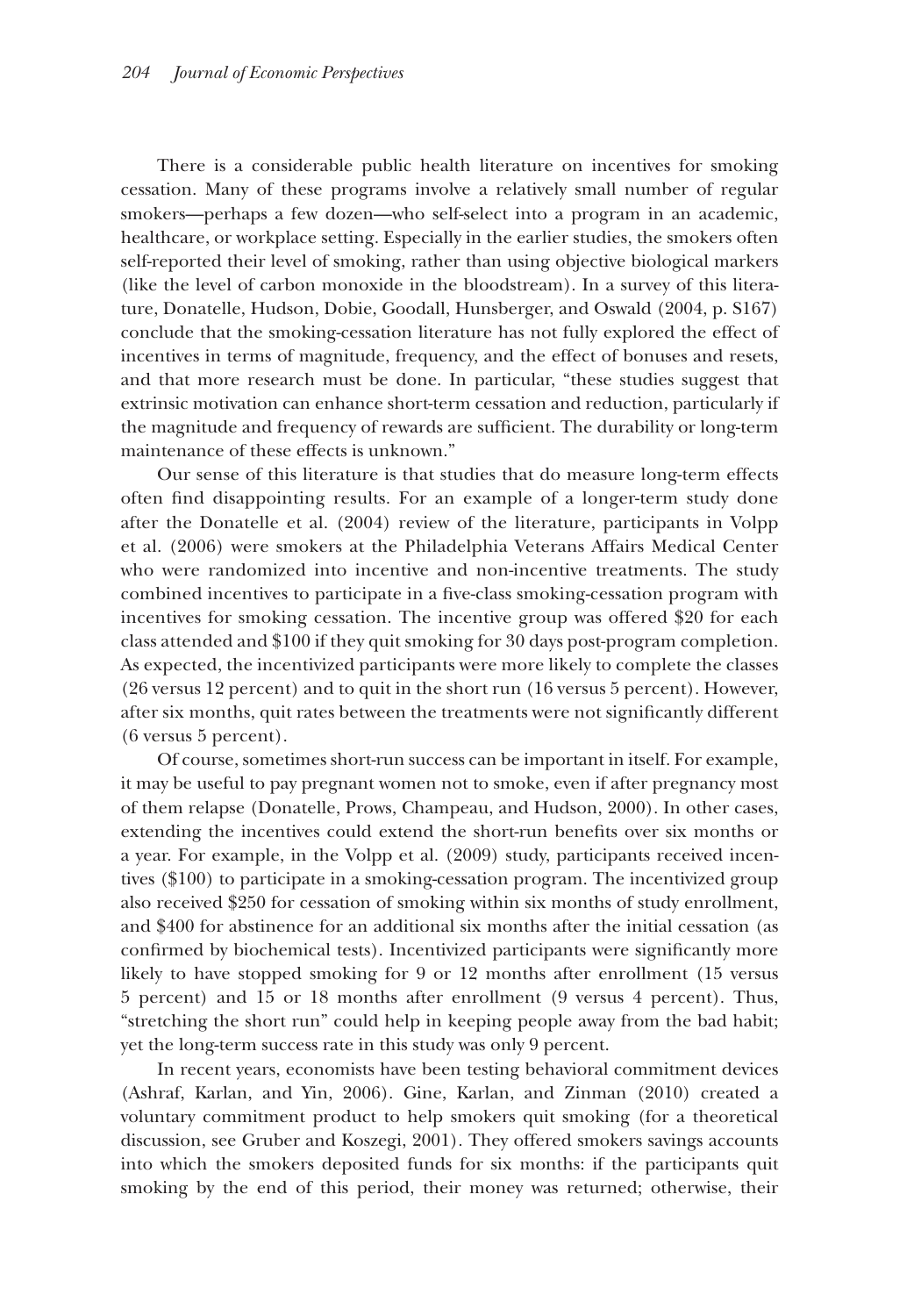money went to charity. The authors found that 11 percent of smokers were willing to use this commitment device; of that group, those who were randomly assigned to this treatment were 3 percent more likely to pass the six-month test than the control group, and this difference carried on six months later. But although these commitment devices show some success for those who choose them, the majority of people in these studies and in life do not choose to use such commitment devices, and from those participants who did choose to use them, the majority failed to quit smoking. Many open questions in this area await future research.

## **Exercising and Diet: Good Habits xercising and Diet: Good**

The benefits of physical exercise and a good diet are associated with better health in many respects, such as reducing obesity and heart-related sicknesses. Many people want to exercise more, but fail to do so. Can we construct incentives schemes that will convince people to exercise more? DellaVigna and Malmendier  $(2006)$  offer a vivid example of people's inconsistency in their choices about exercise. They show that many people choose to pay a flat monthly fee for membership in a gym and then end up paying more than if they had chosen to pay a fixed cost per visit. One interpretation of this result is that people choose to pay more in advance as a self-control mechanism because doing so reduces the marginal cost of attending to zero, and people believe that this reduction in marginal cost will encourage them to attend the gym in the future.

To test the effect of incentives on exercise habits, Charness and Gneezy  $(2009)$  conducted two field experiments in which university students were offered incentives to attend the university's gym. In the first study, one group received no incentives, whereas two other groups were promised \$25 to attend the gym at least once during the next week (and all students received literature on the benefits of exercise). Upon their return to the laboratory, students in one of the latter two groups were promised an additional  $$100$  (paid upon completion) to attend the gym eight more times during the next four weeks. The authors were able to observe attendance before, during, and after the intervention. A second study added some variations of these treatments and included measurement of biometric parameters such as weight and blood-pressure. The main result of these experiments is that requiring people to visit the gym at least eight times, in order to be paid, significantly improved attendance rates during and, more importantly, *after* the intervention. The improvement in gym attendance was entirely driven by the change for those people who had not previously been regular attendees.

Acland and Levy (2010) replicated the results of the Charness and Gneezy (2009) gym experiments. They also found that people overestimated the chance 2009) gym experiments. They also found that people overestimated the chance that they will exercise. However, observing behavior over a longer period, they found a substantial decay after students went on a winter break. Babcock and Hartman  $(2010)$  focus on the social effects of exercise incentives. They randomly incentivized students to go to the gym. Prior to the experiment, they elicited a detailed friendship network from the participants, all of whom lived in the same residence hall. They then looked at how variation in the numbers of treated and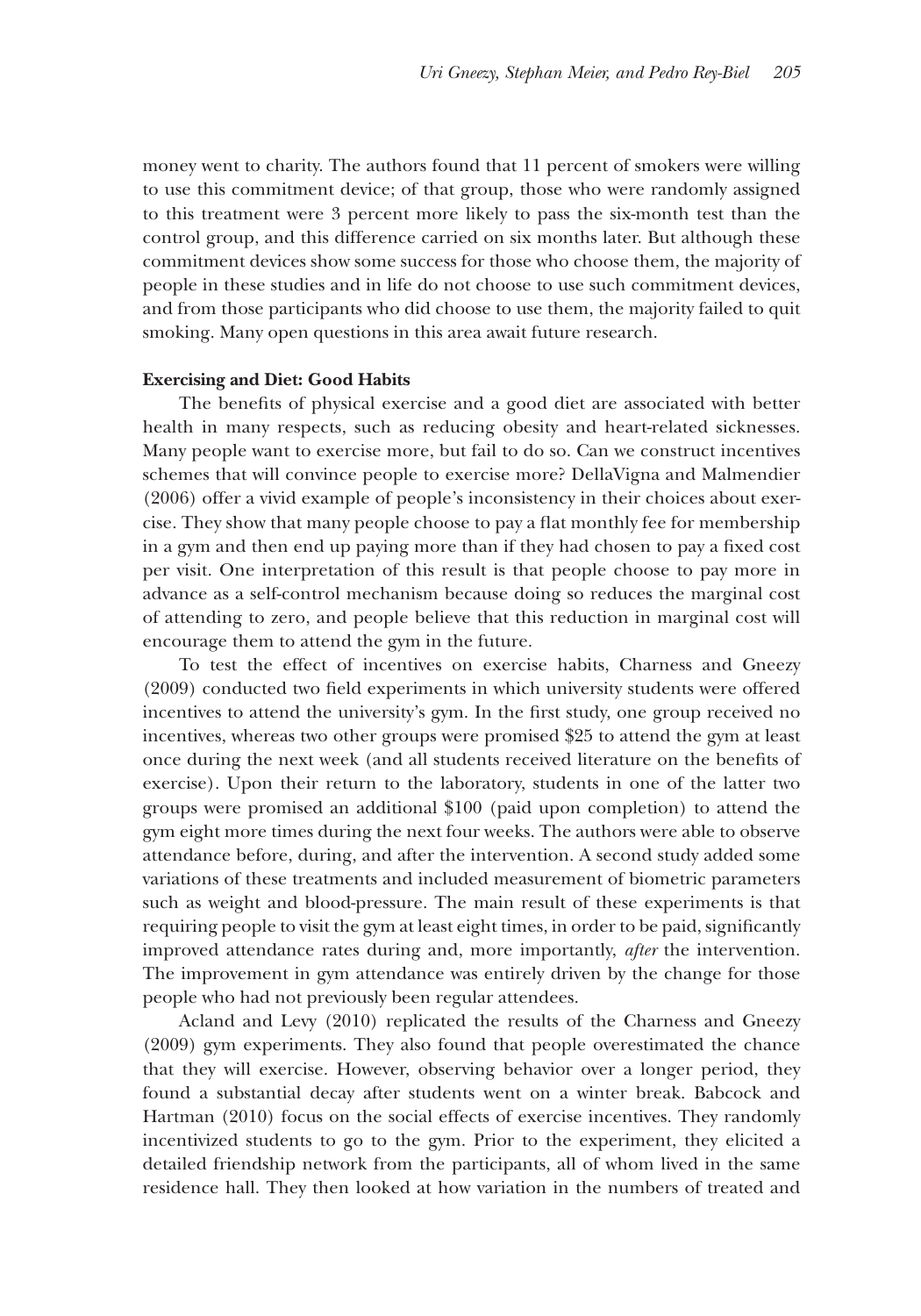untreated peers to which the participant was exposed influenced the effectiveness of the incentives. Replicating the results of Charness and Gneezy (2009), they also found that participants who had been incentivized to exercise increased their gym usage more if they had more friends who had been incentivized, and less if they had more friends in the control group. This finding shows the importance of the social network in enhancing the effect of incentives for habit change—a topic with an increasing current interest.

In the case of exercise, establishing a habit by requiring multiple and frequent visits seems necessary—especially for those who have little or no previous habit of exercising. A self-commitment device, or even just a decision that would impel us to go to the gym for a month before evaluating the cost and benefit of exercising, may result in a different assessment of the net value of the activity.

## **Conclusion onclusion**

When explicit incentives seek to change behavior in areas like education, contributions to public goods, and forming habits, a potential conflict arises between the direct extrinsic effect of the incentives and how these incentives can crowd out intrinsic motivations in the short run and the long run. In education, such incentives seem to have moderate success when the incentives are well-specified and well-targeted ("read these books" rather than "read books"), although the jury is still out regarding the long-term success of these incentive programs. In encouraging contributions to public goods, one must be very careful when designing the incentives to prevent adverse changes in social norms, image concerns, or trust. In the emerging literature on the use of incentives for lifestyle changes, large enough incentives clearly work in the short run and even in the middle run, but in the longer run the desired change in habits can again disappear.

Incentives to modify behavior can in some cases be cost effective. The medical and health economics literature intensely investigates whether, and when, prevention is cheaper than treatment (for example, Russell, 1986). The question is economic rather than moral: certain prevention activities can cost more than they save, as seems to be the case with mammograms for young women. Medical interventions can be very costly. In some cases, relatively cheap and potentially more cost-effective incentives might be applied to achieve the same goal. For example, cholesterol-reducing drugs can cost hundreds of dollars a month; simple exercising holesterol-reducing drugs can cost hundreds of dollars a month; simple exercising could, in some borderline cases, replace these drugs. Unlike the side effects of the drugs, the side effects of exercising are positive.

Our message is that when economists discuss incentives, they should broaden their focus. A considerable and growing body of evidence suggests that the effects of incentives depend on how they are designed, the form in which they are given (especially monetary or nonmonetary), how they interact with intrinsic motivations and social motivations, and what happens after they are withdrawn. Incentives do matter, but in various and sometimes unexpected ways.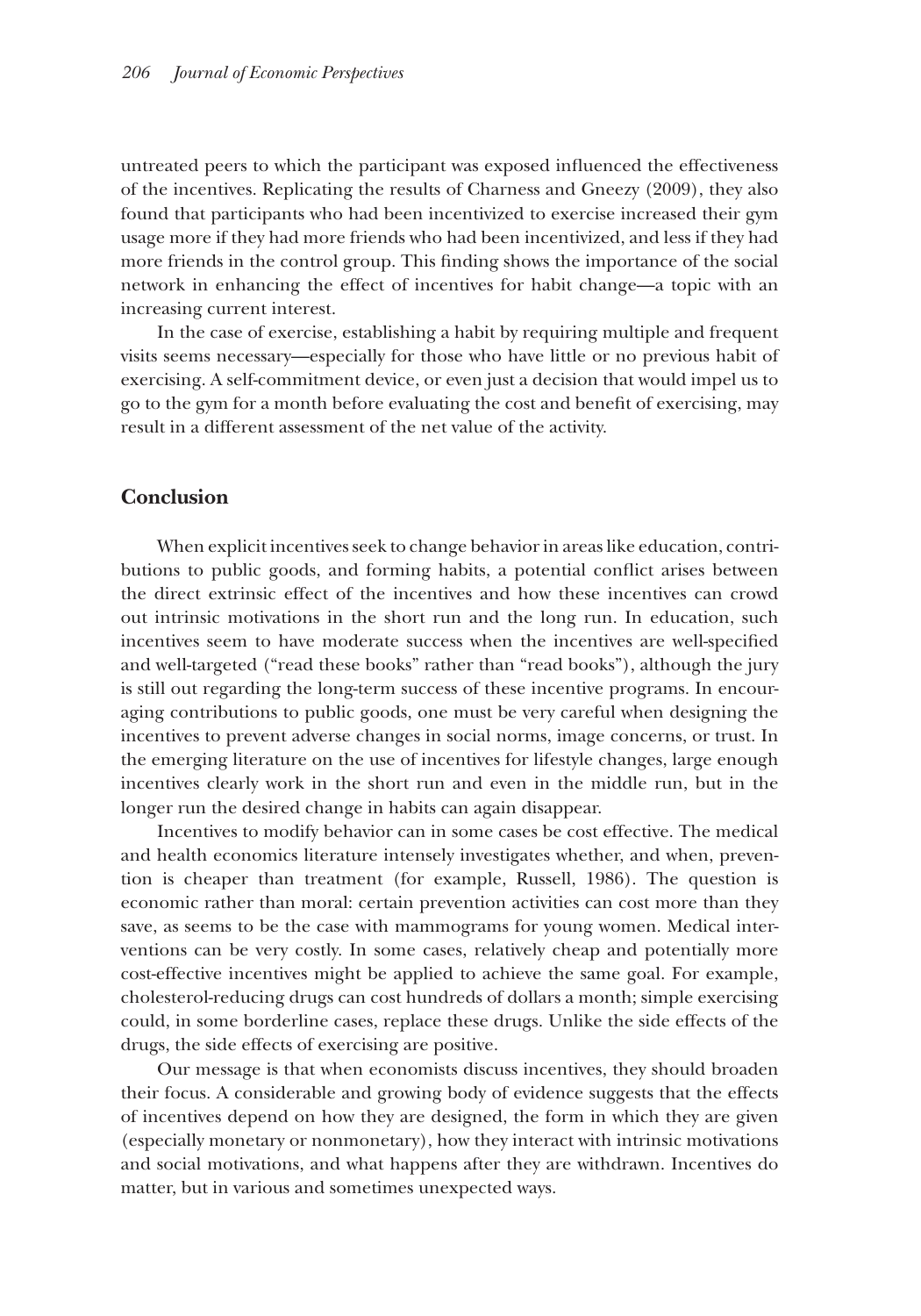■ We thank David Autor, Chad Jones, John List, Timothy Taylor, and Richard Thaler for *excellent comments. Pedro Rey-Biel acknowledges fi xcellent comments. nancial support from Ministerio de Educación (ECO2009-07616), Barcelona GSE Research Network, and the Government of Catalonia.*

## **References**

**Acland, Dan, and Matthew Levy.** 2010. "Habit Formation and Naiveté in Gym Attendance: Evidence from a Field Experiment." Unpublished paper.

**Angrist, Joshua, Eric Bettinger, Erik Bloom, Elizabeth King, and Michael Kremer.** 2002. "Vouchers for Private Schooling in Colombia: Evidence from a Randomized Natural Experiment." *American Economic Review,* 92(5): 1535–58.

**Angrist, Joshua, Eric Bettinger, and Michael Kremer.** 2006. "Long-Term Educational Consequences of Secondary School Vouchers: Evidence from Administrative Records in Colombia." *American Economic Review,* 96(3): 847–62.

**Angrist, Joshua, Daniel Lang, and Philip Oreopoulos.** 2006. "Incentives and Services for College Achievement: Evidence from a Randomized Trial." *American Economic Journal: Applied Economics,* 1(1): 136–63.

**Angrist, Joshua, and Victor Lavy.** 2009. "The Effects of High Stakes High School Achievement Awards: Evidence from a Randomized Trial." *American Economic Review,* 99(4): 1384–1414.

**Ariely, Dan, Anat Bracha, and Stephan Meier.**  2009. "Doing Good or Doing Well? Image Motivation and Monetary Incentives in Behaving Prosocially." *American Economic Review,* 99(1): 544–55.

**Ariely, Dan, Uri Gneezy, George Loewenstein, and Nina Mazar.** 2009. "Large Stakes and Big Mistakes." *Review of Economic Studies,* 76(2): 451–69.

**Ashraf, Nava, Dean Karlan, and Wesley Yin.**  2006. "Tying Odysseus to the Mast: Evidence from a Commitment Savings Product in the Philippines." *Quarterly Journal of Economics,* 121(2): 635–72.

**Babcock, Philip, and John Hartman.** 2010. "Exercising in Herds: Treatment Size and Status Specific Peer Effects in a Randomized Exercise Intervention." Unpublished paper.

**Barrera-Osorio, Felipe, Marianne Bertrand, Leigh L. Linden, and Francisco Perez-Calle.** 2008. "Conditional Cash Transfers in Education: Design Features, Peer and Sibling Effects. Evidence from a Randomized Experiment in Colombia." Policy Research Working Paper 4580, Impact Evaluation Series, no. 20, World Bank.

**Becker, Gary S., and Kevin M. Murphy.** 1988. "A Theory of Rational Addiction." *Journal of Political Economy,* 96(4): 675–700.

**Behrman, Jere Richard, Piyali Sengupta, and Petra Todd.** 2005. "Progressing through PROGRESA: An Impact Assessment of a School Subsidy Experiment." *Economic Development and Cultural Change,* 54(1): 237–75.

**Benabou, Roland, and Jean Tirole.** 2006. "Incentives and Prosocial Behavior." *American Economic Review,* 96(5): 1652–78.

**Berg, Joyce, John Dickhaut, and Kevin McCabe.**  1995. "Trust, Reciprocity, and Social History." *Games and Economic Behavior,* 10(1): 122–42.

**Bernheim, B. Douglas, and Antonio Rangel.**  2004. "Addiction and Cue-Triggered Decision Processes." *American Economic Review,* 94(5): 1558–90.

Bettinger, Eric P. 2010. "Paying to Learn: The Effect of Financial Incentives on Elementary School Test Scores." NBER Working Papers 16333. **Bohnet, Iris, Bruno S. Frey, and Steffen Huck.** 

2001. "More Order With Less Law: On Contract Enforcement, Trust and Crowding." *American Political Science Review,* 95(1): 131–144.

**Charness, Gary, and Uri Gneezy.** 2009. "Incentives to Exercise." *Econometrica,* 77(3): 909–31.

**Cornwell, Christopher, David B. Mustard, and Deepa J. Sridhar.** 2006. "The Enrollment Effects of Merit-Based Financial Aid: Evidence from Georgia's HOPE Program." *Journal of Labor Economics,* 24(4): 761–86.

**Croson, Rachel, and Uri Gneezy.** 2009. "Gender Differences in Preferences." *Journal of Economic Literature,* 47(2): 1–27.

**Deci, Edward L., Richard Koestner, and Richard**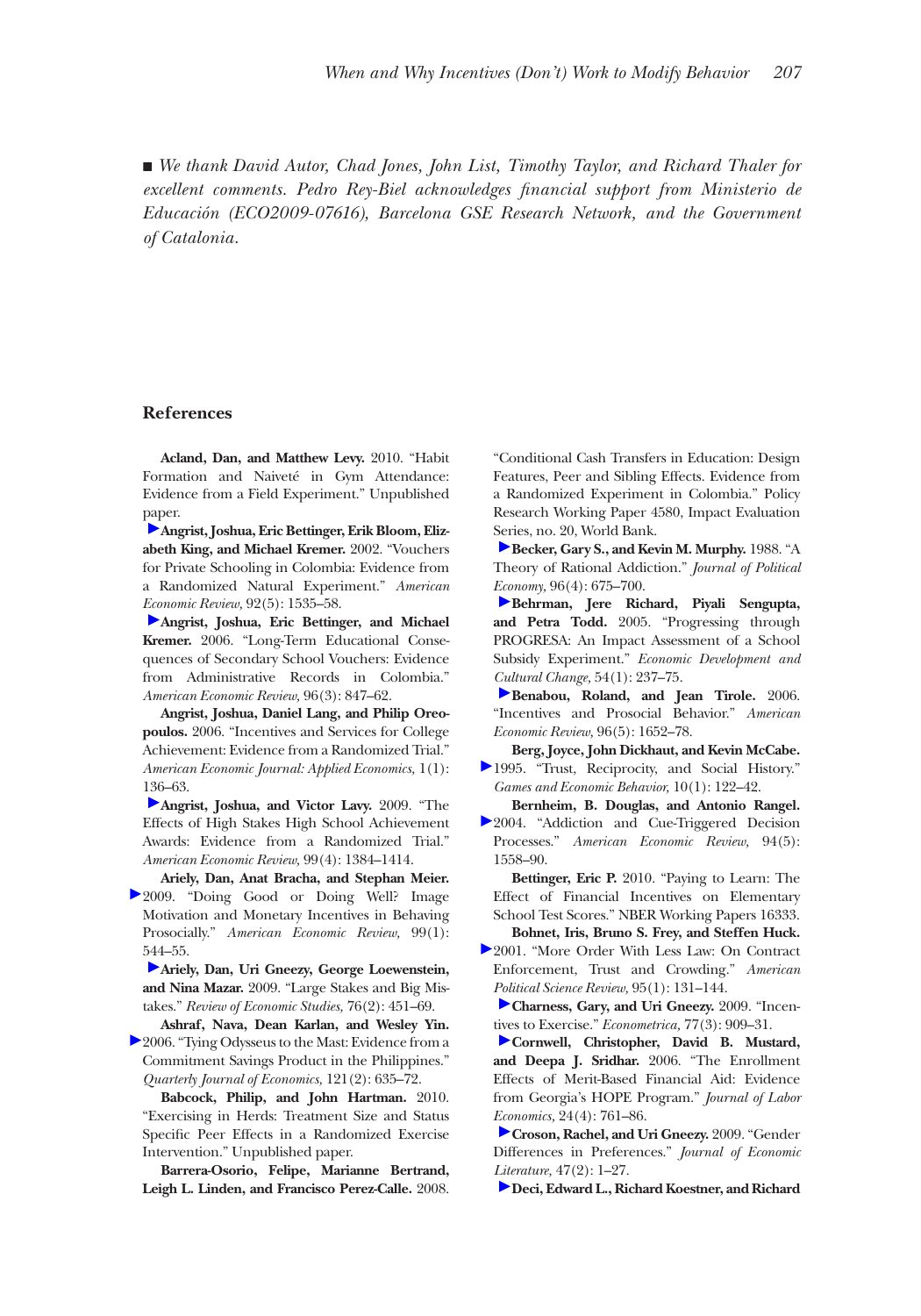**M. Ryan.** 1999. "A Meta-analytic Review of Experiments Examining the Effects of Extrinsic Rewards on Intrinsic Motivation." *Psychological Bulletin,*  125(6): 627–68.

**DellaVigna, Steffano, and Ulrike Malmendier.**  2006. "Paying Not to Go to the Gym." *American Economic Review,* 96(3): 694–719.

**de Wit, Harriet, and Luan Phan.** 2009. "Positive Reinforcement Theories of Drug Use." In *Substance Abuse and Emotion,* ed. Jon D. Kassel. Washington, DC: American Psychological Association.

**Donatelle, Rebecca J., Deanne Hudson, Susan Dobie, Amy Goodall, Monica Hunsberger, and Kelly Oswald.** 2004. "Incentives in Smoking Cessation: Status of the Field and Implications for Research and Practice with Pregnant Smokers." *Nicotine & Tobacco Research,* 6(2): S163–S179.

**Donatelle, Rebecca J., Susan L. Prows, Donna Champeau, and Deanne Hudson.** 2000. "Randomized Controlled Trial Using Social Support and Financial Incentives for High-Risk Pregnant Smokers: Significant Other Supporter (SOS) Program." *Tobacco Control,* 9(Suppl. 3): III67–III69.

**Ellingsen, Tore, and Magnus Johannesson.**  2007. "Paying Respect." *Journal of Economic Perspectives,* 21(4): 135–49.

**Falk, Armin, and Michael Kosfeld.** 2006. "The Hidden Costs of Control." *American Economic Review,* 96(5): 1611–30.

**Fehr, Ernst, and Simon Gächter.** 2002. "Do Incentive Contracts Undermine Voluntary Cooperation?" Working Paper 34, Institute for Empirical Research in Economics, University of Zurich.

**Fehr, Ernst, and John A. List.** 2004. "The Hidden Costs and Returns of Incentives—Trust and Trustworthiness among CEOs." *Journal of the European Economic Association,* 2(5): 743–71.

**Frey, Bruno S., and Felix Oberholzer-Gee.**  1997. "The Cost of Price Incentives: An Empirical Analysis of Motivation Crowding-Out." *American Economic Review,* 87(4): 746–55.

**Fryer, Roland G.** 2010. "Financial Incentives and Student Achievement: Evidence from Randomized Trials." NBER Working Paper 15898.

**Fuster, Andreas, and Stephan Meier.** 2010. "Another Hidden Cost of Incentives: The Detrimental Effect on Norm Enforcement." *Management Science,* 56(1): 57–70.

**Gächter, Simon, Esther Kessler, and Manfred Koenigstein.** 2010. "Performance Incentives and the Dynamics of Voluntary Cooperation." Unpublished paper.

**Gine, Xavier, Dean Karlan, and Jonathan Zinman.** 2010. "Put Your Money Where Your Butt Is: A Commitment Savings Account for Smoking Cessation." *American Economic Journal: Applied Economics,* 2(4): 213–35.

Glewwe, Paul, Nauman Ilias, and Michael **Kremer.** 2010. "Teacher Incentives." *American Economic Journal: Applied Economics,* 2(3): 205–27.

**Gneezy, Uri, and Aldo Rustichini.** 2000a. "Pay Enough or Don't Pay At All." *Quarterly Journal of Economics,* 115(3): 791–810.

**Gneezy, Uri, and Aldo Rustichini.** 2000b. "A Fine Is a Price." *Journal of Legal Studies,* 29(1): 1–18.

**Goette, Lorenz, and Alois Stutzer.** 2010. "Blood Donations and Incentives: Evidence from a Field Experiment." Unpublished paper.

**Gruber, Jonathan, and Botond Koszegi.** 2001. "Is Addiction 'Rational'? Theory and Evidence." *Quarterly Journal of Economics,* 116(4): 1261–1303.

**Heyman, James, and Dan Ariely.** 2004. "Effort for Payment: A Tale of Two Markets." *Psychological Science,* 15(11): 787–93.

**Jackson, C. Kirabo.** 2010. "A Little Now for a Lot Later: A Look at Texas Advanced Placement Incentive Program." *Journal of Human Resources,* 45(3): 591–639.

**Kinnaman, Thomas C.** 2006. "Policy Watch: Examining the Justification for Residential Recycling." *Journal of Economic Perspectives,* 20(4): 219–32.

Kohn, Alfie. 1999. Punished by Rewards: The *Trouble with Gold Stars, Incentive Plans, A's, Praise,*  and Other Bribes. Boston: Houghton Mifflin.

**Lacetera, Nicola, Mario Macis, and Robert Slonim.** Forthcoming. "Will There Be Blood? Incentives and Displacement Effects in Pro-Social Behavior." *American Economic Journal: Economic Policy.*

Laibson, David I. 1997. "Golden Eggs and Hyperbolic Discounting." *Quarterly Journal of Economics,* 112(2): 443–477.

**Leuven, Edwin, Hessel Osteerbeck, and Bas van der Klaauw.** 2010. "The Effect of Financial Rewards on Students' Achievement: Evidence from a Randomized Experiment." *Journal of the European Economic Association,* 8(6): 1243–65.

**Levitt, Steve, John List, and Sally Sadoff.** 2010a. "The Impact of Short-term Financial Incentives on Student Performance." Unpublished paper.

**Levitt, Steven, John List, and Sally Sadoff.**  2010b. "The Effect of Performance-Based Incentives on Educational Achievement: Evidence from a Randomized Experiment." Unpublished paper.

**Liberman, Varda, Steven M. Samuels, and Lee Ross.** 2004. "The Name of the Game: Predictive Power of Reputations versus Situational Labels in Determining Prisoner's Dilemma Game Moves." *Personality and Social Psychology Bulletin,* 30(9): 1175–85.

**Loewenstein, George.** 1987. "Anticipation and the Valuation of Delayed Consumption." *Economic Journal,* 97(387): 666–84.